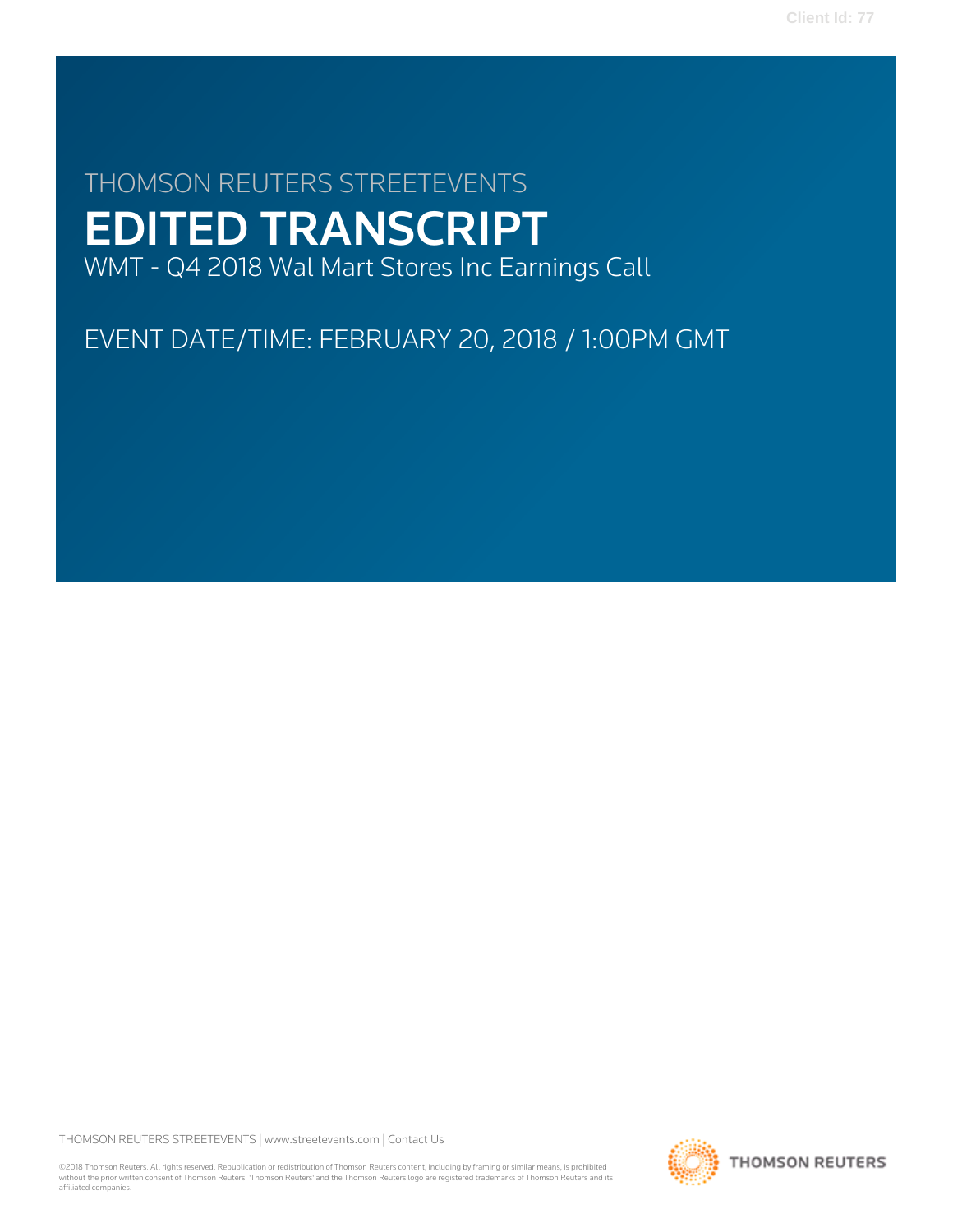# **CORPORATE PARTICIPANTS**

**[Brett M. Biggs](#page-4-0)** Walmart Inc. - CFO and EVP **[C. Douglas McMillon](#page-2-0)** Walmart Inc. - CEO, President & Director **[Steve Schmitt](#page-1-0)** Walmart Inc. - VP of IR

# **CONFERENCE CALL PARTICIPANTS**

**[Benjamin Shelton Bienvenu](#page-14-0)** Stephens Inc., Research Division - Research Analyst **[Charles P. Grom](#page-17-0)** Gordon Haskett Research Advisors - Senior Analyst of Retail & MD **[Christopher Michael Horvers](#page-10-0)** JP Morgan Chase & Co, Research Division - Senior Analyst **[Daniel Thomas Binder](#page-13-0)** Jefferies LLC, Research Division - MD and Senior Equity Research Analyst **[Edward Joseph Kelly](#page-17-1)** Wells Fargo Securities, LLC, Research Division - Senior Analyst **[Gregory Scott Melich](#page-16-0)** MoffettNathanson LLC - Partner **[Karen Fiona Short](#page-8-0)** Barclays PLC, Research Division - Research Analyst **[Kate McShane](#page-13-1)** Citigroup Inc, Research Division - MD, Head of the U.S. Discretionary and U.S. Apparel and Retail Analyst **[Matthew Jeremy Fassler](#page-12-0)** Goldman Sachs Group Inc., Research Division - MD **[Michael Lasser](#page-11-0)** UBS Investment Bank, Research Division - MD and Equity Research Analyst of Consumer Hardlines **[Oliver Chen](#page-9-0)** Cowen and Company, LLC, Research Division - MD & Senior Equity Research Analyst **[Paul Trussell](#page-14-1)** Deutsche Bank AG, Research Division - Research Analyst **[Peter Sloan Benedict](#page-15-0)** Robert W. Baird & Co. Incorporated, Research Division - Senior Research Analyst **[Robert Frederick Ohmes](#page-7-0)** BofA Merrill Lynch, Research Division - MD **[Robert Scott Drbul](#page-15-1)** Guggenheim Securities, LLC, Research Division - Senior MD **[Scott Andrew Mushkin](#page-11-1)** Wolfe Research, LLC - MD and Senior Retail & Staples Analyst **[Simeon Ari Gutman](#page-6-0)** Morgan Stanley, Research Division - Executive Director

# **PRESENTATION**

# **Operator**

<span id="page-1-0"></span>Greetings, and welcome to Walmart's Fiscal Year 2018 Fourth Quarter Earnings Release. (Operator Instructions) As a reminder, this conference is being recorded.

I'd now like to turn the conference over to your host, Steve Schmitt with Investor Relations. Please go ahead.

#### **Steve Schmitt** - Walmart Inc. - VP of IR

Thanks, Rob. Good morning, everyone, and thank you for joining us today to discuss Walmart's fourth quarter and fiscal year 2018 results. Joining us on today's call are Walmart President and CEO, Doug McMillon; and CFO, Brett Biggs. Doug and Brett will have some opening remarks in a minute, and then we'll take your questions. We'll do our best to get to as many of you as possible.

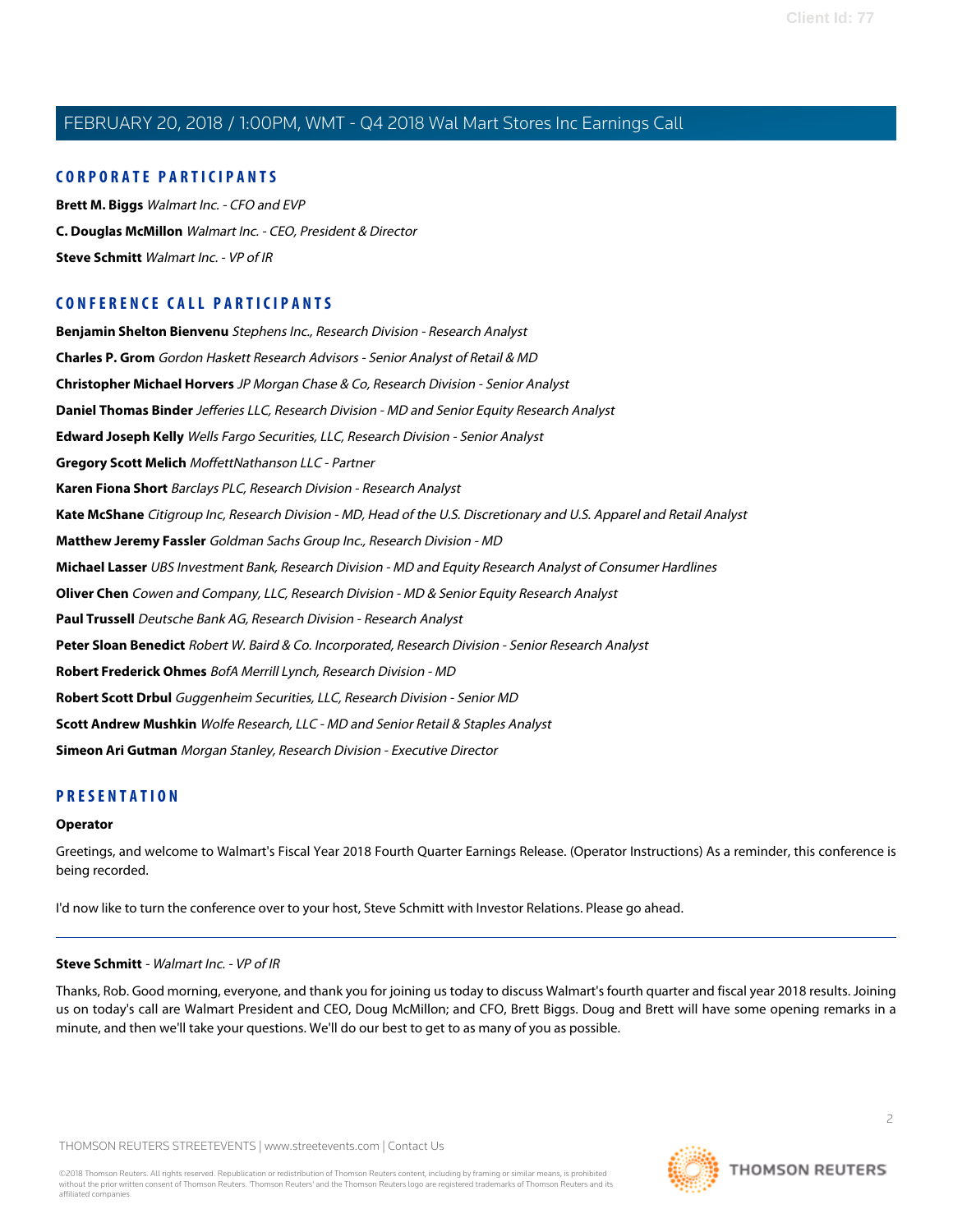We're excited to be hosting this call today. You may have seen in our press release announcing this call that we've made a process change to have a live earnings call with executives in conjunction with our fourth quarter results going forward. It feels appropriate that we share our thoughts as we wrap up one year and begin another. Also, this timing is well spaced from our June and October meetings. We plan to follow our typical earnings release process for other quarters during our fiscal year.

Now before I turn the call over to Doug, let me remind you that today's call is being recorded and will include forward-looking statements. These statements are subject to risks and uncertainties that could cause actual results to differ materially from these statements. These risks and uncertainties include, but are not limited to, the factors identified in our earnings release and in our filings with the SEC. Please review our entire safe harbor statement and non-GAAP reconciliations on our website at stock.walmart.com.

<span id="page-2-0"></span>And with that, it's my pleasure to turn the call over to Doug McMillon.

# **C. Douglas McMillon** - Walmart Inc. - CEO, President & Director

Good morning, and thank you for joining us today. We just completed an exciting year with solid fourth quarter results and continued momentum in the business. On a constant-currency basis, total revenue grew approximately 3% both in the quarter and for the full year. We reached more than \$500 billion in revenue for the fiscal 2018 for the first time as a company.

For the quarter, Walmart U.S. delivered strong comp sales growth of 2.6% due primarily to improved comp traffic growth in stores of 1.6%. Strength was broad-based across merchandising categories, formats and regions, and holiday sales were solid. In addition, comp store inventory declined again for the 11th consecutive quarter so we're well positioned as we begin the year. Sam's Club comps improved to -- 2.4%, and in International, 9 of 11 markets posted positive comp sales. So overall, we were pleased with most aspects of the quarter and confident in the foundational aspects of the business as we enter this new fiscal year.

Walmart U.S. e-commerce sales growth in the fourth quarter was 23%, down from 50% in the third quarter. The majority of this slowdown was expected as we fully lapped the Jet acquisition as well as created a healthier long-term foundation for holiday. A smaller portion of the slowdown was unexpected as we experienced some operational challenges that negatively impacted growth. Overall, we finished the year with e-commerce sales growth of more than 40%, so we feel better about the year than the quarter. Looking ahead, we expect e-commerce growth to increase from the fourth quarter level as we enter the new year with about 40% growth for the year.

We're confident in our strategy to transform the company, and we continue to be guided by 4 key objectives: make every day easier for busy families, change how we work, deliver results and operate with discipline and be the most trusted retailer. We're accelerating innovation in the business to make shopping faster and easier for our customers. Creativity, decisiveness and speed are priorities. We made good progress this past year to save busy families time and money, and we'll do more.

By becoming stronger at mobile and leveraging digital capabilities, we improved in-store experiences, including our pharmacy and money services areas. We enabled Easy Reorder online. We're making the checkout experience easier with Scan & Go and also digitizing the returns process. We made acquisitions to improve our online assortment, and we're partnering with others like Google and JD in new ways. We're expanding Online Grocery in the U.S. and around the world and broadening our delivery capabilities in the U.S., China and other international markets.

It's really all about providing more convenience for customers. Customers that shop across all channels are important to us. As we said in October, U.S. customers that shop us in-store and online spend nearly twice as much as customers that only shop with us in stores. Their loyalty to Walmart strengthens overall. Online Grocery customers are a great example as they spend more with us in total once they start using the service. So we'll lean in this year by nearly doubling the number of Online Grocery locations in the U.S.

We're also becoming more efficient by changing the way we work, including leveraging technology to equip and empower our associates to be successful. They now have better information, tools and training. Finally, we're always striving to earn and maintain trust. We're focused on not only helping our customers save money and live better but also on creating shared value for our business and the communities we serve.

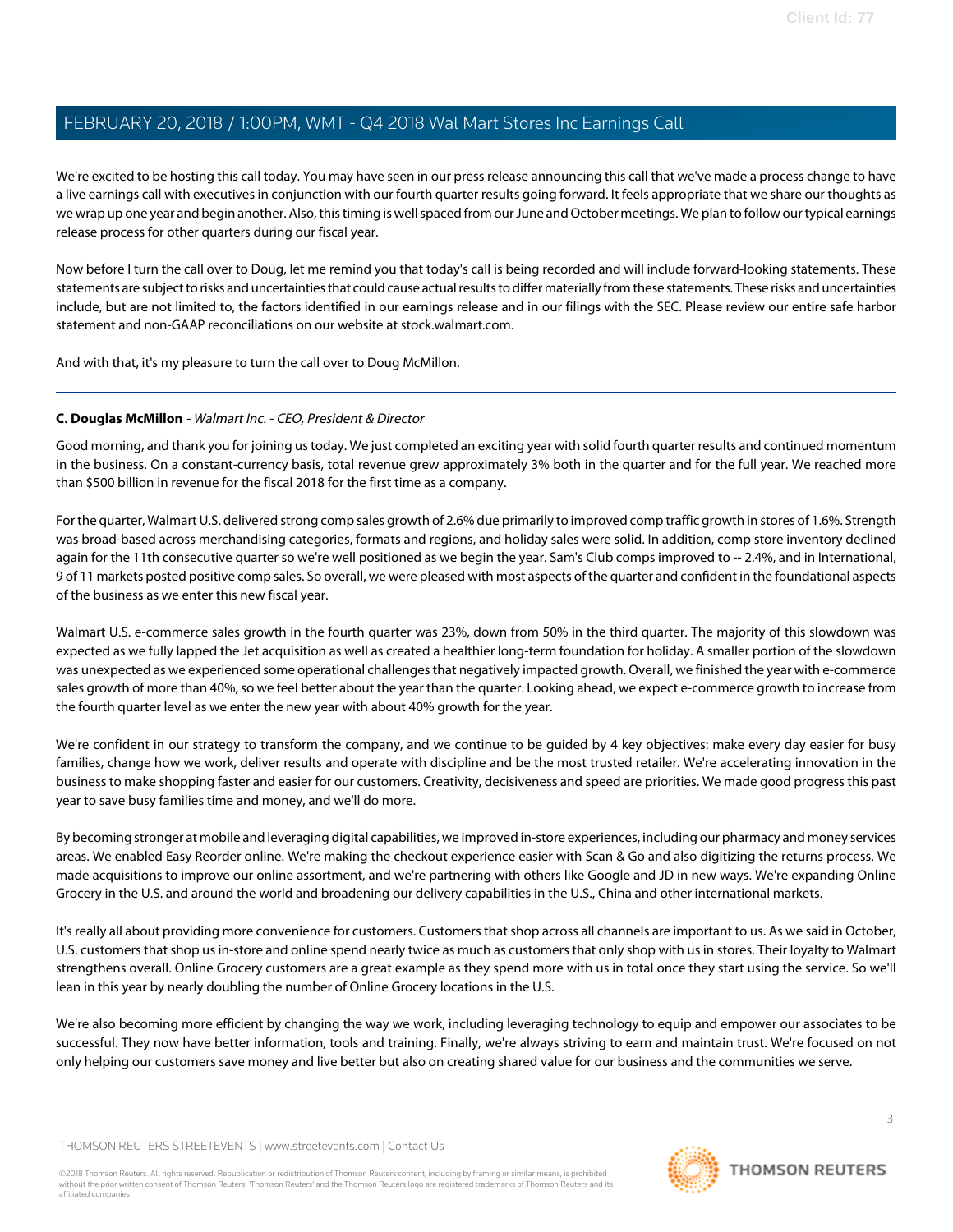In his remarks, Brett will go over the financials and guidance. This will include an overview of the benefits of tax reform and the strategic choices we're making to further strengthen our business. Tax reform gives us the opportunity to accelerate plans for the U.S. You may have seen our announcement last month about investing some of the proceeds in better wages and benefits for more than 1 million U.S. hourly associates. We'll also continue to lower prices for customers, improve technology in our business and accelerate grocery delivery in the United States.

Now let's get into more details for the segments, and I'll start with Walmart U.S. We had a strong year of top line growth, and we're seeing signs that the productivity loop is turning. In our stores, we're making shopping easier and equipping associates to serve customers more efficiently. In the fourth quarter, we took steps to restructure our store leadership teams and corporate support areas to be more nimble. We're becoming more efficient, and it's contributing to the expense leverage that physical stores have delivered all year.

Beginning this week, we increased the U.S. starting hourly wage rate to \$11. We're also proud to announce adoption benefits for associates that went into effect earlier this month in addition to expanded paid parental leave for all associates that will take effect in March. Investing in our associates will help us attract and retain talent in the future. In addition, we've invested in nearly 200 training academies that have further developed the retail skills of more than 250,000 associates. So our stores are executing better. We're innovating more, we're lowering prices, and customers are responding with higher sales and traffic.

As I mentioned earlier, this has also been a year of good progress in e-commerce. We launched free 2-day shipping on Walmart.com, and customers continue to love Online Grocery pickup. We're expanding our test of same-day and next-day delivery, and our Walmart.com assortment has grown to nearly 75 million SKUs.

Acquisitions like Bonobos and ModCloth bring unique, private-branded products to our shopping experience. In addition, partnerships like the agreement with Lord & Taylor will help create specialty experiences that complement our own assortment with more brands customers want. Jet.com complements Walmart.com nicely. Walmart.com, including Online Grocery, is and has been the key driver of our e-commerce growth and that will continue. The Jet brand over indexed with higher-income, urban, millennial customers when we made the acquisition, and we intend to build on that strength going forward.

The cost to acquire a new customer on a nationwide basis is cheaper with the Walmart brand so we've been investing more in Walmart.com on a national basis and reducing marketing investment in Jet, except in certain urban markets. Due to this change, Jet will not grow as quickly as it did in early days but it will be well positioned where we've chosen to focus the brand. We'll continue to evaluate ourselves on the total U.S. e-commerce growth number.

Moving to Sam's Club. You'll remember that we made a decision close 63 Sam's Club locations in the U.S. We've talked about transforming the Sam's business, and part of this transformation means managing the club portfolio to include clubs that are both financially viable and that fit within the strategic framework for the future. Closing stores and clubs is difficult. It's obviously difficult for our impacted associates, and there is never a good time to do with. John and the Sam's team are working to place as many of them as possible at nearby locations. These closures will help us run a healthier business.

We also took additional steps recently to align resources around the initiatives that are most important to our members. We enhanced the value of the Plus membership with a free shipping proposition. We also made the decision to remove tobacco from certain clubs. In addition, Sam's Club changed its merchandising structure to encourage more expertise and continuity in buying roles. The strategy continues to come to life, and we're already seeing progress.

Our International team continues to deliver consistently solid results. While Walmex led the way this year, our good performance was broad-based. In fact, 10 of our 11 markets posted positive comp sales for the year, and 5 of those markets grew comp sales by more than 5%. To give a little more detail, Walmex comp store sales increased 6% this year, and we're really proud of how the team is combining our stores with e-commerce to deliver a convenient, seamless shopping experience.

As we mentioned in our October Investment Community Meeting, there's more work to be done on the portfolio. We've set priorities, focused our -- on our North American core and key growth markets, including China and India. During the fourth quarter, we made the decision to wind down

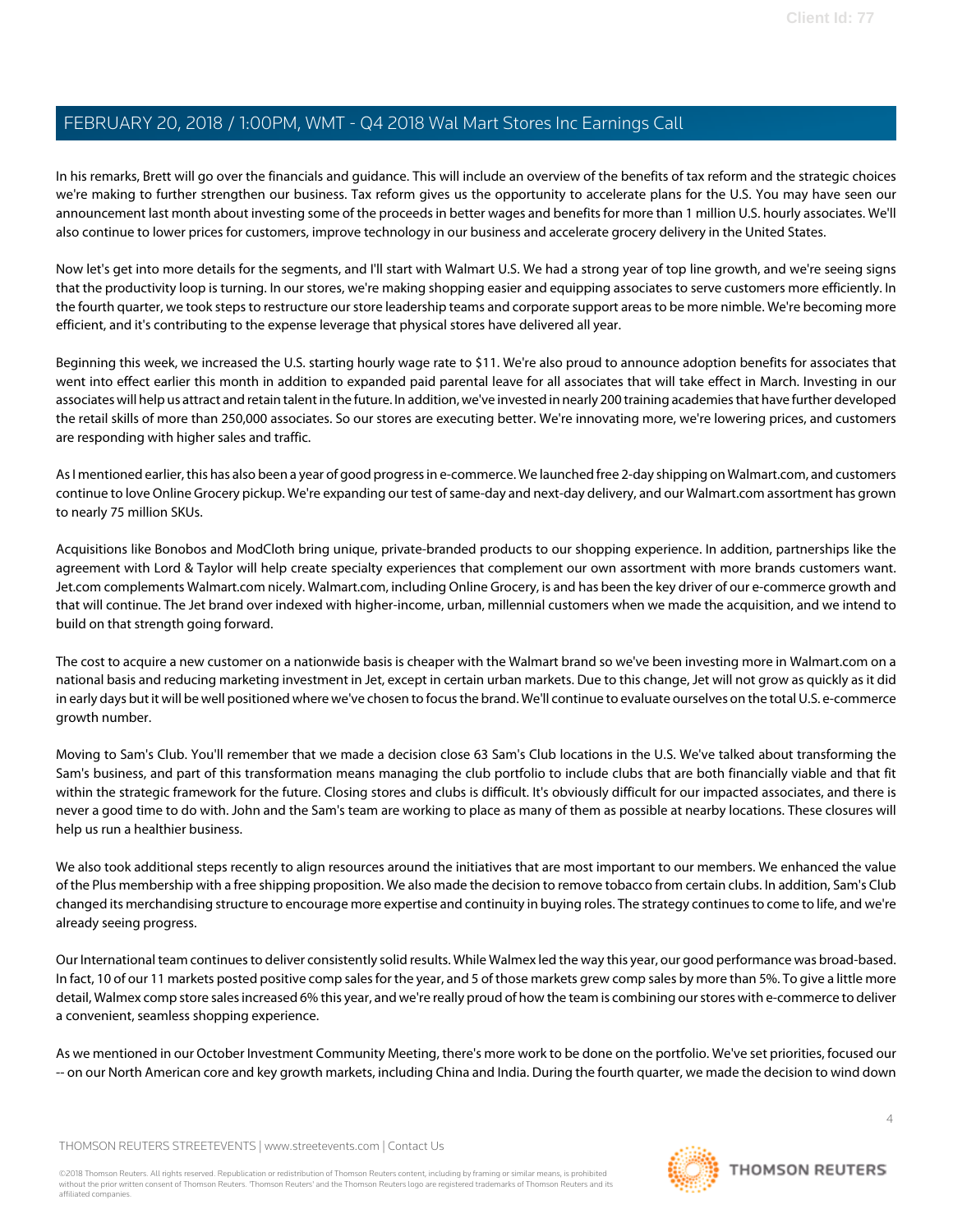the Brazil first-party e-commerce business. We always want our resources aimed at winning in the most strategic places. So overall, the International segment continues to make steady progress as we find new ways to serve customers more effectively through stores and e-commerce.

In conclusion, we have a plan that leverages our unique assets and strengths to benefit customers and shareholders. It's resulting in momentum. We're being disciplined about cost and capital, and we're acting faster as a company but are pushing to increase our speed.

<span id="page-4-0"></span>Thank you for your interest in Walmart. Brett, you want to pick up there?

# **Brett M. Biggs** - Walmart Inc. - CFO and EVP

All right. Thanks, Doug. Good morning, everyone. We're pleased with the company's performance during the fourth quarter and for the full year. We've made progress on several fronts, and we have good momentum across the business as we enter the new fiscal year.

Adjusted EPS for the quarter was \$1.33 and \$4.42 for the fiscal year. GAAP EPS of \$0.73 for the fourth quarter and \$3.28 for the fiscal year was negatively impacted by a number of discrete items totaling \$0.60 and \$1.14, respectively. Most of these items position the business for more efficient growth going forward, including closing 63 Sam's Clubs locations to create a more viable fleet and healthier business. In addition, we discontinued real estate projects in the U.S., following our decision to open fewer stores and clubs, with greater emphasis on comp sales and e-commerce growth. We also completed our third bond tender of the year to take advantage of more favorable interest rates. A full reconciliation of GAAP EPS to adjusted EPS is included in today's earnings release.

During the quarter, we had additional EPS headwind related to some smaller unplanned items and expenses we incurred as we pulled forward initiatives in order to take advantage of a higher tax deduction. These were only partially offset by slightly more favorable currency exchange rates.

Before we get to the results, I'd like to highlight some accomplishments for the full year. Total revenue surpassed \$500 billion for the first time and increased \$15.1 billion or 3.1% in constant currency. Walmart U.S. comp sales grew 2.1%, the highest growth rate since fiscal 2009, led by traffic growth of 1.4%. Walmart U.S. e-commerce sales grew 44%, reaching \$11.5 billion.

We made good progress on expenses, especially in Walmart U.S. stores and International. Without the discrete items mentioned in arriving at adjusted EPS, we would have leveraged expenses. Adjusted EPS increased 2%. Operating cash flow was \$28.3 billion. The company returned \$14.4 billion to shareholders through dividends and share repurchases, and strong working capital improvements continued.

Now let's move on to the quarter. We delivered a solid quarter to finish out the year as constant-currency revenue grew 3.1% to \$135.1 billion. Comp sales were positive in all 3 segments with growth of 2.6% and 2.4% at Walmart U.S. and Sam's Club, respectively. On a 2-year stack basis, comp sales accelerated for the third consecutive quarter for both of these segments at 4.4% and 4.8%, respectively. Even more encouraging is that these results were driven by strong in-store traffic. International grew net sales 2.8% in constant currency, led by strength at Walmex.

Consolidated gross profit margin declined 61 basis points. Approximately 2/3 of the decline was driven by price investments in certain markets and the mix effect from our growing e-commerce business. The remaining 1/3 was driven by Sam's Club inventory markdowns associated with closures and other International items, including the wind down of our Brazil first-party e-commerce business. Looking ahead to fiscal 2019, we'll continue to make investments that will pressure the rates some but not to the extent of this quarter.

Similar to our full year results, SG&A and operating income were significantly impacted by charges for discrete items. Excluding these items, we would have leveraged expenses in the quarter and operating income would have decreased less than 1%.

Let's move on to U.S. e-commerce. As Doug mentioned, the slowdown in growth during the quarter was a bit more than we planned. Looking ahead, we have a number of new initiatives planned for the year. We expect e-commerce growth to increase from the Q4 level as we enter the new year, with about 40% growth for the year.

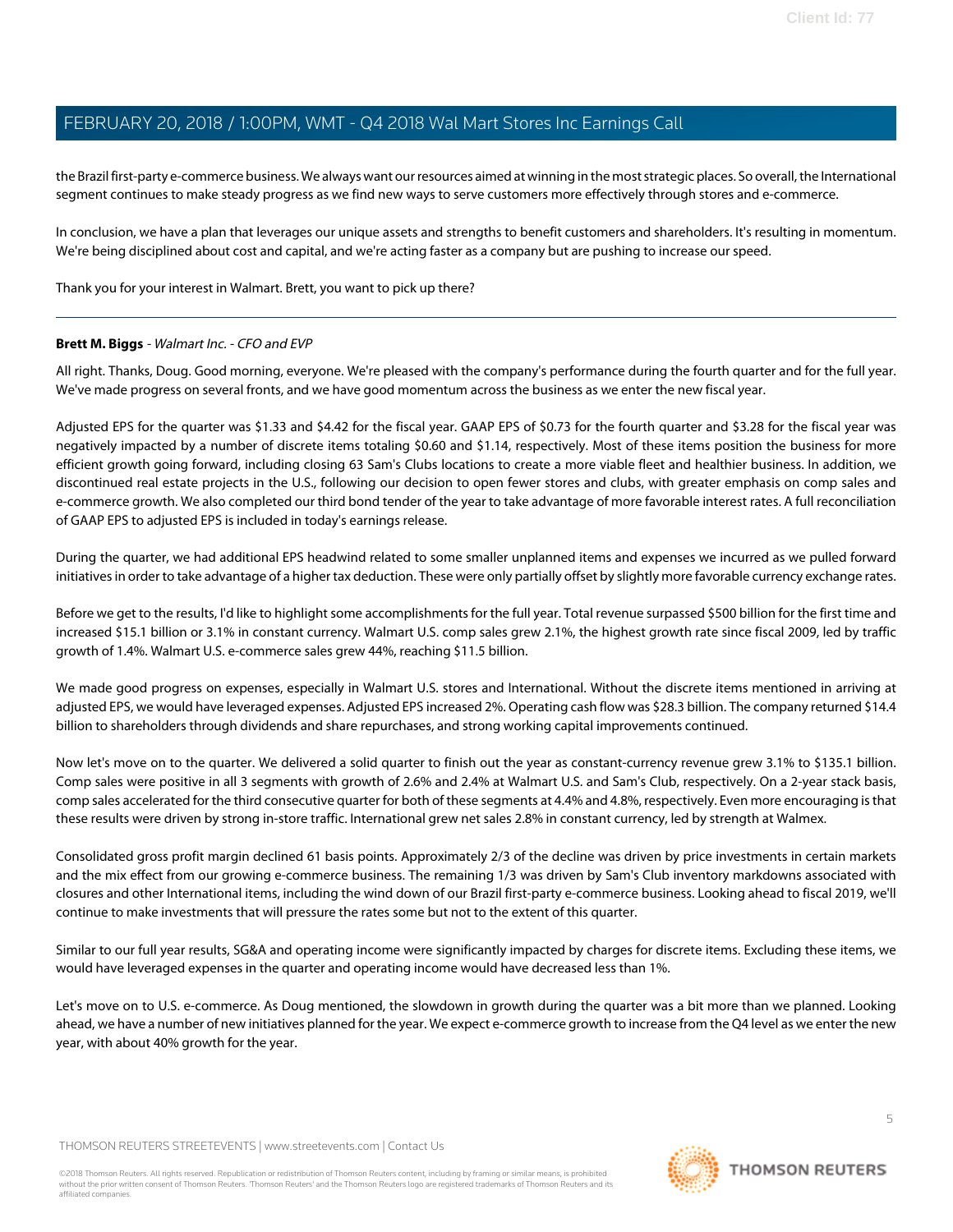Now let's discuss the results for each operating segment during the quarter, beginning with Walmart U.S. The U.S. team continued to produce strong top line growth. Customers are responding well to our everyday low prices and the convenience we're providing through a variety of initiatives. All store formats had positive comps, and we saw strength in key categories with increased customer traffic and units. During the fourth quarter, comp sales increased 2.6%, led by traffic growth of 1.6%. Comp sales performance on a 2-year stack was the best in 8 years, and e-commerce contributed approximately 60 basis points to the segment.

Gross margin rate declined 50 basis points in the quarter due primarily to price investments, higher transportation expenses and mix effects from our growing e-commerce business. Also, the team leveraged operating expenses slightly even when considering adjustments for discrete items in both current and prior year periods. Overall, we like the momentum we see in Walmart U.S. Our strategy is working, and customers are responding.

International had another solid quarter. The teams around the world have done a nice job of delivering top line growth through a focus on price as well as strength in fresh and private brands. Growth was broad-based across the markets, and results at Walmex were particularly strong. Overall, net sales in constant currency increased 2.8% and grew 6.7% on a reported basis. Changes in currency rates benefited net sales by approximately \$1.2 billion. It's also important to note the divestitures of Yihaodian and Suburbia created a headwind to sales of about \$400 million when compared to last year.

From a profitability standpoint, fourth quarter operating income decreased 16.1% in constant currency and 10.9% on a reported basis. As detailed in this morning's release, restructuring and impairment charges in certain markets negatively impacted operating income. Without these items, operating income would have increased year-over-year. Overall, we're pleased with the consistent performance we've seen from our International business, and we feel good about the year ahead.

Sam's delivered solid top line results. Comp sales without fuel increased 2.4%, led by traffic increase of 4.3%. Tobacco negatively impacted comp sales by 120 basis points. E-commerce growth was solid and contributed 80 basis points to the comp. Also in the e-commerce space, the team recently announced the free shipping offer from SamsClub.com for Plus members. The team is moving quickly and making decisions that we believe will benefit our members and the business over time.

I'll close today with guidance. As always, we have a number of assumptions on our guidance, including the economic conditions and the tax and regulatory landscape, and our largest markets remain generally consistent. You'll recall that we issued fiscal year 2019 guidance last October at our meeting for the investment community. Since that time, we made some decisions and assessed other potential opportunities to accelerate investments, particularly -- primarily as a result of tax reform.

Let me start with our expectations related to tax reform. Our estimates are based on available information and our current analysis regarding the application of the new law. We expect our effective tax rate for fiscal 2019 to be 24% to 26% compared with our previous guidance prior to tax reform of 32.5%. Our global blended rate is higher than the new U.S. federal rate due to state taxes and taxes we pay outside of the U.S.

In terms of cash flow, in addition to the income statement benefit from a lower U.S. tax rate, we expect an additional cash tax benefit due primarily to accelerated depreciation. Including all aspects of tax reform, we currently expect a cash benefit of around \$2 billion for the year. Additionally, we are reviewing our cash positions overseas in light of the new law but have not made any decisions regarding potential repatriation.

Our priorities for capital allocation remain unchanged. We'll focus first on investing on our business and other growth initiatives. We also remain committed to our dividend, as evidenced by the increase we announced today. And we announced a \$20 billion share repurchase program back in October. We've consistently talked about investing in the business for the long term while balancing near-term results. As tax reform is taking shape, we took the opportunity to step back and assess various aspects of the business, including potential investments. We will continue to be aggressive but thoughtful to ensure we win long term.

We recently announced some additional investments related to increased wages, training and benefits for our associates in the U.S. In addition to that, we'll look to accelerate investments in our customers through lower prices, and we'll make investments in technology, supply chain and e-commerce to better position the company for the future. We'll also continue to prioritize winning with customers in our grocery and fresh business, ensuring we make shopping with us simple and at a great value.

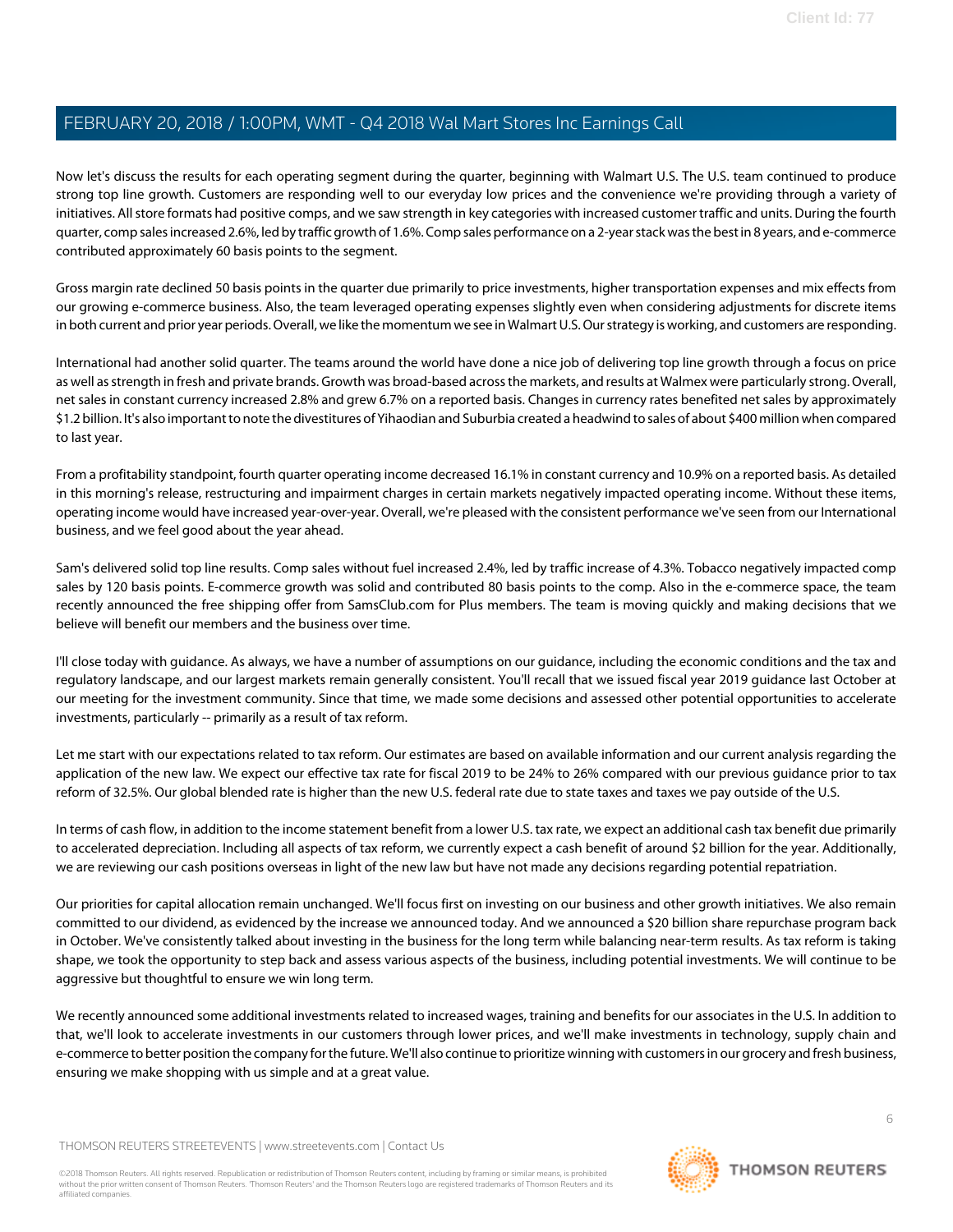At the October meeting, Doug talked about some decisions we had in the Q, but it was too early to comment further at that time. During the quarter we took several actions, including: a wind-down of the first-party e-commerce business in Brazil, the closure of 63 Sam's Clubs locations in the U.S. and the decision to remove tobacco from certain locations at Sam's. These decisions impact the guidance we gave in October, particularly in regards to total sales growth, so I'll quantify the impacts and compare back to the October guidance.

Let's first talk about Brazil e-commerce. We expect a headwind to sales of approximately \$500 million related to the wind-down of the first-party portion of the business. In terms of profit, the benefit of fewer operating losses will be largely offset by onetime costs associated with the wind-down. As for Sam's, we anticipate a negative impact to sales of about \$6.3 billion related to the decisions to close clubs and remove tobacco from certain locations. Additionally, recall that we sold our Suburbia business in Mexico in the second quarter of last year, and this will create a headwind in the first quarter of this year.

The combined top line impact of these items will negatively impact consolidated net sales growth by about 140 basis points. And as a result, we now expect net sales growth to range between 1.5% and 2% in constant currency. Adjusting for these changes, this growth compares to the guidance of at or above 3% that we provided in October.

As for comp sales, we expect growth at Walmart U.S. of at least 2%. Sam's Club comps excluding fuel and tobacco should range between 3% and 4% and flat to negative 1% when including the impact of reduced tobacco sales. We expect International total net sales growth to be around 3% in constant currency.

Our October guidance for fiscal 2019 also included expectations for expense leverage, relatively steady operating income margin and EPS growth of around 5%. The incremental investments mentioned earlier will pressure operating expenses more than anticipated in October. On a consolidated basis, we still expect to slightly leverage expenses but not to the extent we originally planned. Excluding the impact of the reduction in Sam's Club sales, leverage would be stronger. Overall, cost management is continuing to improve across the business, and we remain pleased with the progress.

As for operating margin, we expect consolidated operating income as a percentage of net sales to be approximately 4.3% to 4.4% in constant currency, resulting in a low single-digit percentage decrease in operating income versus operating income this past year, adjusted for the discrete items. Considering all of these items, we expect full year EPS to be in a range of \$4.75 and \$5, an increase of 7% to 13% compared with adjusted EPS of \$4.42 in fiscal 2018. This range represents an increase from the guidance given in October.

Additional guidance is included in the materials we issued this morning, so please reference these documents as you analyze our outlook. Going forward, we're moving to an annual guidance framework with quarterly updates as warranted. We considered a number of factors when making this decision, including management's long-term view of the business, the transformation of the business, the investment time horizon of many of our shareholders and the uncertainty of the timing of investments during the year. There could be fluctuations within the quarters, but we believe EPS growth will be relatively consistent across the year. We look forward to updating you on our progress throughout the year.

So with that, I'll close by saying thank you to our shareholders for your support of Walmart. And now I'd be happy, along with Doug, to take your questions.

# <span id="page-6-0"></span>**QUESTIONS AND ANSWERS**

# **Operator**

(Operator Instructions) And our first question comes from the line of Simeon Gutman with Morgan Stanley.

# **Simeon Ari Gutman** - Morgan Stanley, Research Division - Executive Director

My first question is on the e-com growth in the fourth quarter relative to next year. You mentioned some operational issues. Can you elaborate and then talk about what gives you confidence that the e-com run rate will accelerate heading into next year?

THOMSON REUTERS STREETEVENTS | [www.streetevents.com](http://www.streetevents.com) | [Contact Us](http://www010.streetevents.com/contact.asp)

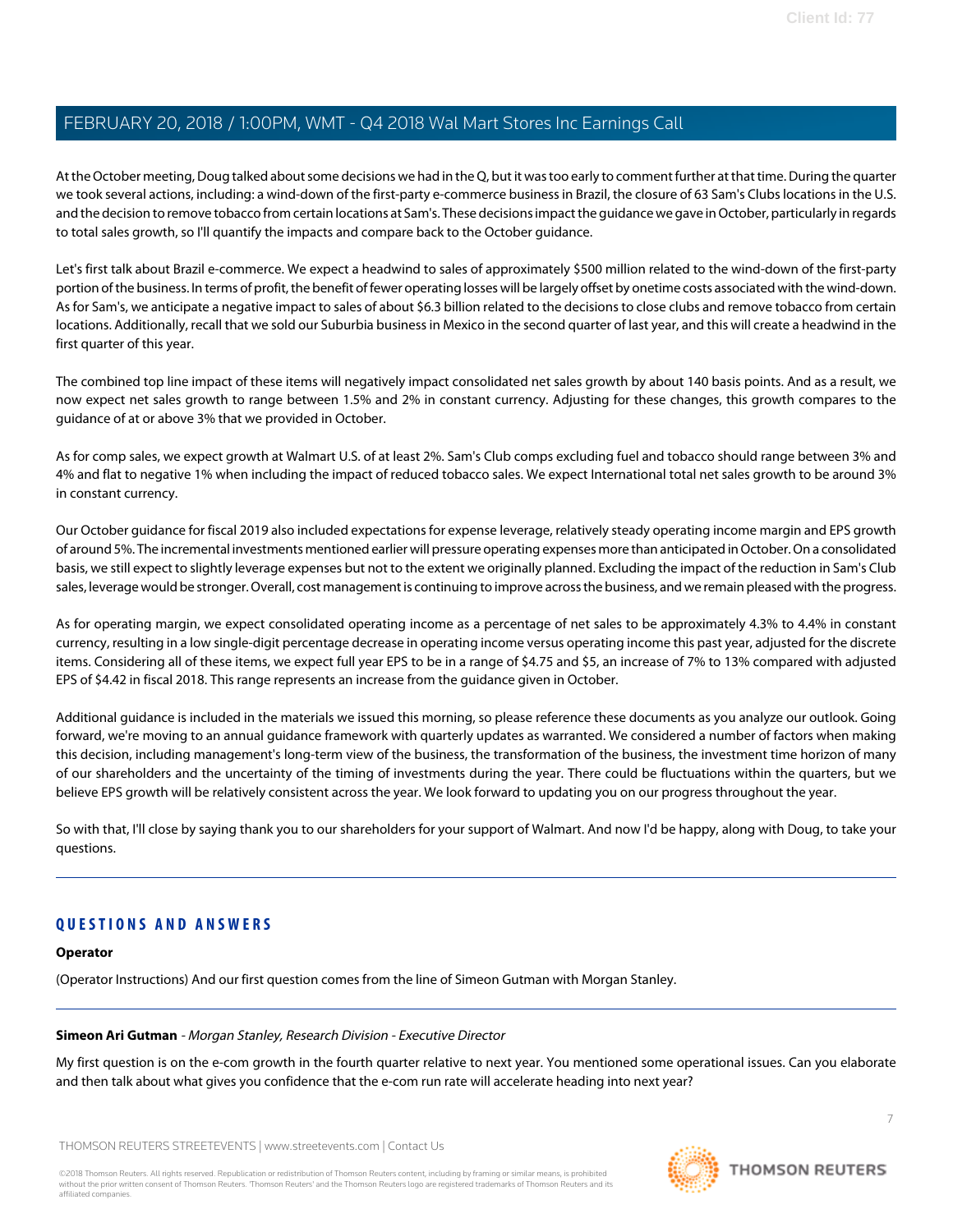# **C. Douglas McMillon** - Walmart Inc. - CEO, President & Director

Simeon, this is Doug. I'm happy to elaborate a bit more. First of all, I would say that, as we try to communicate in our remarks, most of that was expected and planned. As we came around the fourth quarter and looked at what we did last year promotionally, realized we're lapping Jet for some time now, we've expected a lower growth rate. The minority of the miss that was more operational in nature that we're referring to is related to the fact that, during the seasonal spikes, seasonal inventory, think electronics, toys, gifts, things like that, came into our fulfillment centers and there was enough cube that it harmed our basic in-stock on more everyday items, and our basic in-stock for e-commerce suffered as a result. So we're learning how to deal with higher volumes and learning how to deal with a higher peak than what we had previously. But again, that was the minority of the issue. Most of this was planned and in our numbers.

# **Brett M. Biggs** - Walmart Inc. - CFO and EVP

And Simeon, just to remind -- this is Brett. As a reminder, in October, we had guided to \$11.5 billion of revenue for Walmart U.S. e-commerce, and that's just about where we came in for the year.

# **Simeon Ari Gutman** - Morgan Stanley, Research Division - Executive Director

Okay. And then if I can ask my follow-up. Brett, you mentioned you were doing the comparison with pre- and post-October guidance. So I think at that point, EBIT was supposed to be up maybe low single digits, and now it's going to be down a little bit. Can you just tell us if the entirety of that change is tax reform spending? Or is any part of it reflective of higher cost in the business in some form or another?

# **Brett M. Biggs** - Walmart Inc. - CFO and EVP

Yes, Simeon. I still remain -- feel good about the cost management in the business, and we're making progress there. When we'd given guidance back in October, we've talked about an operating income range that would be similar to where we had kind of been. So as we step back and we looked at everything, decided to make these investments that we talked about, and that's all included in the guidance that's there today. And so it's -- that one is a little bit tougher to compare pre and post, but when you look at the investments that we're making, that is the difference. But I feel good about the overall cost management side of the business.

# **Steve Schmitt** - Walmart Inc. - VP of IR

Thanks, Simeon.

# <span id="page-7-0"></span>**Operator**

Our next question comes from the line of Robbie Ohmes with Bank of America Merrill Lynch.

# **Robert Frederick Ohmes** - BofA Merrill Lynch, Research Division - MD

So a follow-up on Simeon's just -- and then on gross margin. So I just wanted to get clarity on the e-commerce growth outlook. So the first question is just, where -- the confidence in the e-commerce growth going back to roughly 40%, are you seeing that already in the first quarter? And sort of what is the difference to get back to the 40% versus the fourth quarter? And then could you tie that into the gross margin outlook you gave? Maybe some thoughts on where you might be investing in price. And also, I think the guidance, Brett, was that gross margin rate would be down less in fiscal '19. So if e-commerce is going to reaccelerate to a sort of 40% type growth rate, why wouldn't we see more pressure on gross margin?

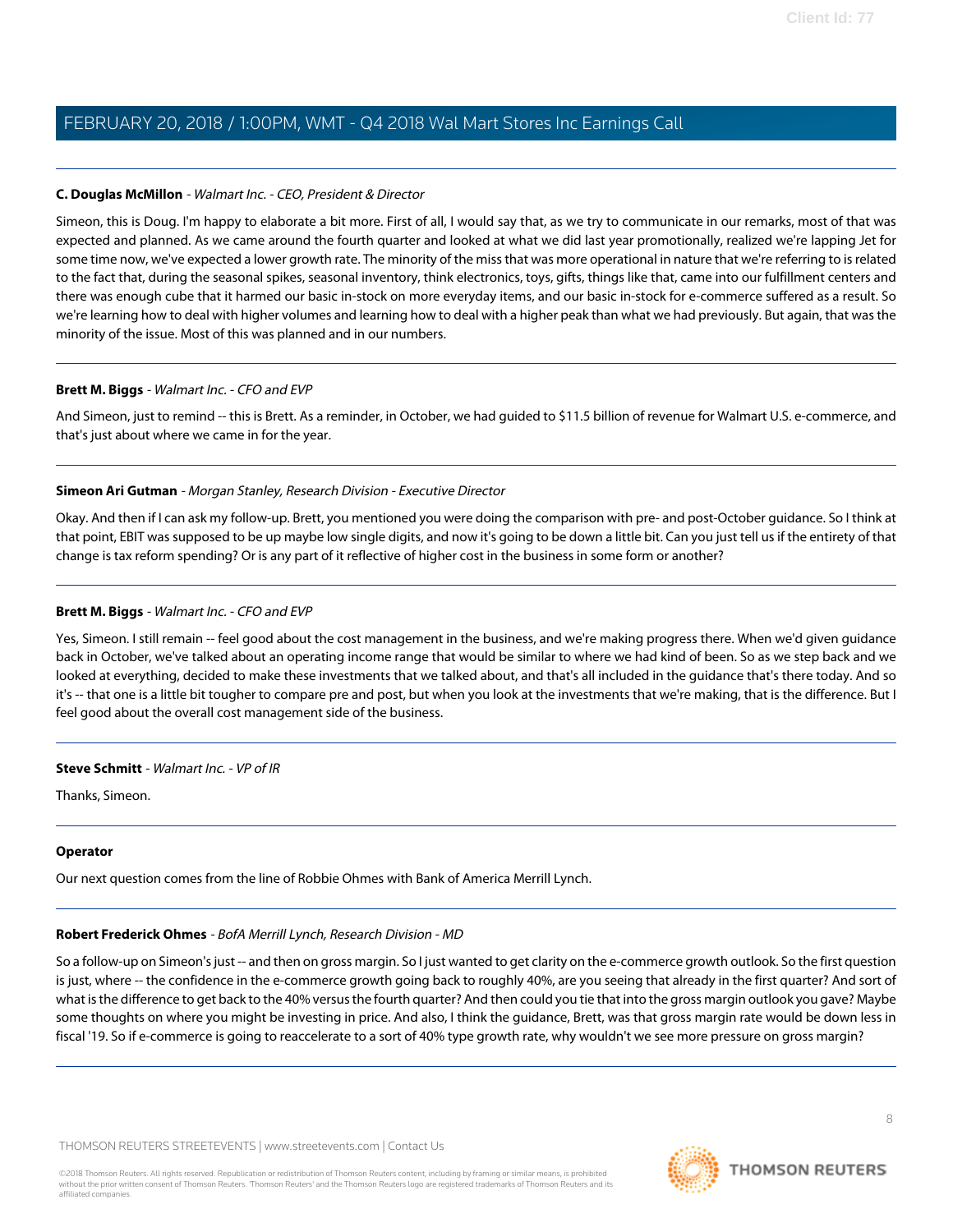# **C. Douglas McMillon** - Walmart Inc. - CEO, President & Director

Thanks, Robbie. This is Doug. I'll start with the e-commerce question, and Brett can elaborate on it too if he would like to. We're not expecting the first quarter to go all the way to 40%. We think it'll start to ramp up from the fourth quarter to approximately 40% for the year. We're going to continue expanding our e-commerce business as it relates to food. Online Grocery's ramping up. As we've said, we're going to almost double the number of locations that do Online Grocery. That will drive e-commerce growth to a certain level. And then on top of that, we've got the activity planned for both Walmart.com and Jet. So we've got an investment plan there. We have an assortment plan and other innovations, as you saw last year, that will be occurring as we go through the year. So we think by the time we get to the end of the year and look back at the number for the total year, it will be approximately 40%.

# **Brett M. Biggs** - Walmart Inc. - CFO and EVP

Yes. Robbie, I'll comment more on gross margin. As we've talked about before, there's a number of things that impact gross margin. Price, shrink, transportation expenses, all of that go into that. And so as we've said before, it's tough to look at gross margin quarter-to-quarter. I think you have to look at it on a longer base. And what I'd said in my comments is that we expect that next year's decrease won't be what we saw in the fourth quarter. And if you look at where we've guided operating income and the comment we've made about slightly leveraging expenses, you can kind of back into what -- a bit of what we're expecting from a gross margin perspective. So we do take into consideration the mix of the business. We'll continue to be aggressive but thoughtful on pricing, where we invest, how we invest, both in stores and e-commerce, but we'll be thoughtful about those investments.

# **Steve Schmitt** - Walmart Inc. - VP of IR

Thanks, Robbie.

# <span id="page-8-0"></span>**Operator**

The next question is from the line of Karen Short with Barclays.

# **Karen Fiona Short** - Barclays PLC, Research Division - Research Analyst

Just to -- I have 2 clarifications and then a bigger-picture question. So on the gross margin, the comment that you expect next year's decrease, it won't be where you were in the fourth quarter, is that including or excluding Sam's? So is that the 61 basis points or around 40?

# **Brett M. Biggs** - Walmart Inc. - CFO and EVP

That's all in next year as far as gross margin rate.

# **Karen Fiona Short** - Barclays PLC, Research Division - Research Analyst

Okay. And then I know you kind of said that your comments on earnings growth will be the cadence growth rate will be similar throughout the year. Is that fair to say, for U.S. comps, you don't really expect a lot of volatility throughout the year?

# **Brett M. Biggs** - Walmart Inc. - CFO and EVP

Yes. I don't expect a lot of volatility throughout the year. Overall, for the year, we expect it to be 2% or higher, but I don't expect a lot of volatility during the year, Karen.

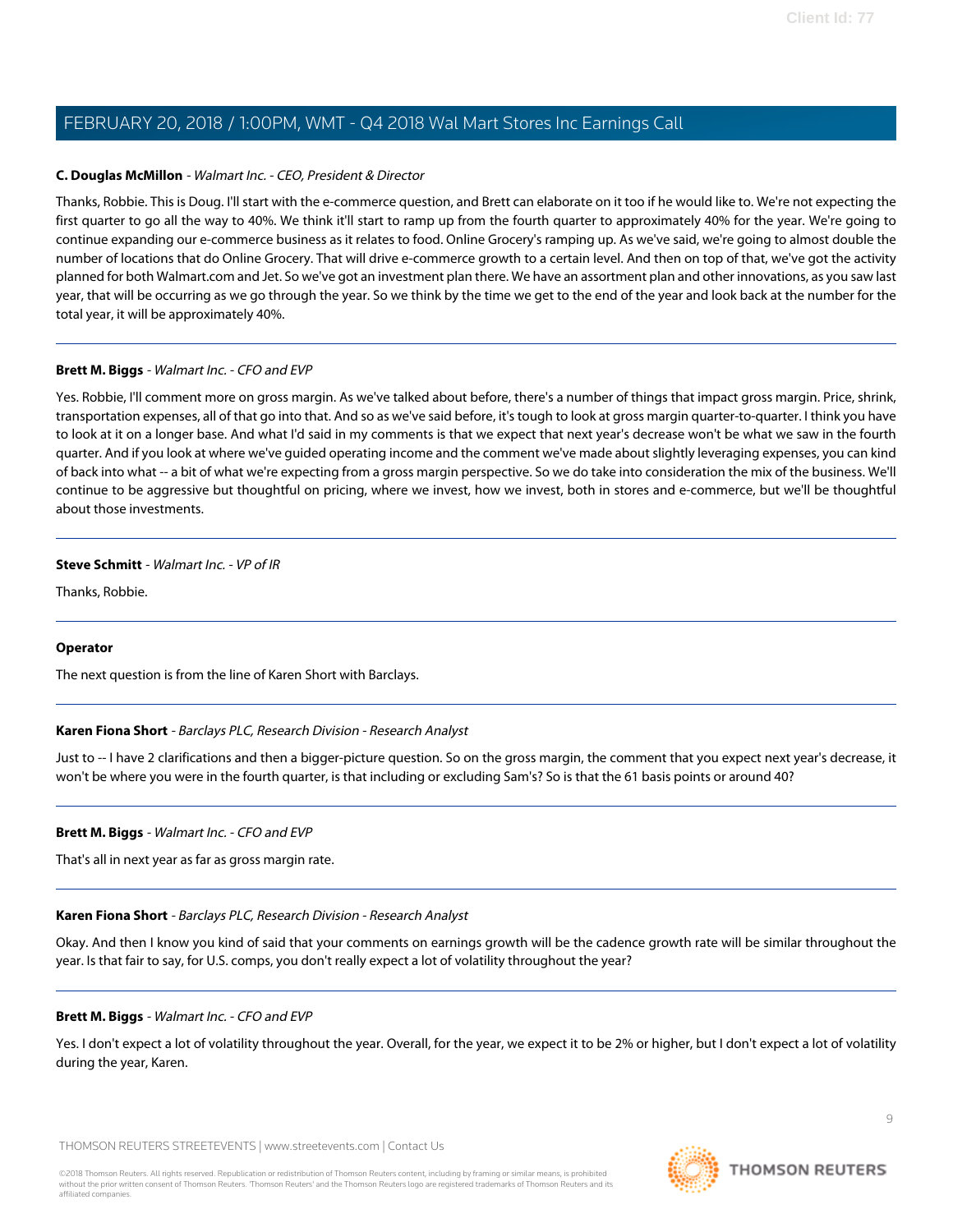# **Karen Fiona Short** - Barclays PLC, Research Division - Research Analyst

Okay. And then I guess I wanted to just turn to the color in terms of acquiring customers on Walmart.com versus Jet.com. Is it -- I guess, is it fair to say then, since you're switching to, I guess, a lower-cost customer to look to acquire, is it fair to say that e-commerce losses have kind of bottomed? Is it still consistent with what you previously said that e-commerce losses have bottomed in '18? And then I guess, bigger picture, is there any color on Jet? Like do you feel as good as you have always felt in terms of the prospects for Jet and this is just pure math, it just makes more sense to go after the Walmart.com customer?

# **C. Douglas McMillon** - Walmart Inc. - CEO, President & Director

Yes. Karen, this is Doug. Great questions. I think as we look at this year, we're trying to preserve flexibility as we go through the year to decide what level of investment we want to make in e-commerce as we go month to month and quarter-to-quarter. It's possible we may choose to lose a little more in e-commerce this year than we did last year, but generally speaking, we think it'd be about the same level of losses. Our visibility into picking costs, shipping costs, margin rates, the cost to acquire a customer and how the different cohorts are behaving as we make the marketing investments is really improving, and I'm excited about all the levers that are there. And we're -- we again are trying to preserve some flexibility to make choices as we go through. As it relates to the brands, Walmart is just a really well-known brand for value throughout the country. And when you get into Oklahoma and Texas, in the middle of the country, it just makes a lot of sense to invest in that brand rather than investing higher incremental dollar to introduce a brand that's less familiar. Now on the other hand, if you take the New York metropolitan area as one example, not the only one, the Jet brand is really well known, has a lot of traction, has appeal, as we mentioned earlier, to urban, millennial, higher-income customers. So it's really just a positioning choice, and that choice was made before we made the acquisition. I think we wanted to leave our minds open as we acquire Jet to make the best choices about how we use the brand and where we position it. But our thoughts before we bought it that basically become confirmed, that Jet plays a great role reaching parts of the country and selling, in some cases, some brands that are not ready to sell on Walmart.com. So I think what you'll see is Jet will go through a period of adjustment and then it'll start to grow again in the future but focused on specific markets and opportunities, whereas Walmart will be the broad-based, big part of the business, and growing it will be a priority.

# **Steve Schmitt** - Walmart Inc. - VP of IR

Thanks, Karen. (Operator Instructions)

# <span id="page-9-0"></span>**Operator**

Your next question comes from Oliver Chen with Cowen and Company.

# **Oliver Chen** - Cowen and Company, LLC, Research Division - MD & Senior Equity Research Analyst

Regarding e-commerce and the road ahead, what are your thoughts on profitability and the smart baskets and pricing and how you're thinking about grocery pickup as well as supply chain in the context of bricks post clicks? And would love your thoughts on e-commerce M&A and on correlated assets as you've been quite creative about thinking about how to build this business over time.

# **C. Douglas McMillon** - Walmart Inc. - CEO, President & Director

Yes. Let's break it into pieces. This is Doug. I'll try to do so quickly. If you look at this business, look at it for the quarter or for the year, I think the first thing to always remember is we've got this really big and now strong business in U.S. supercenters. Our comp traffic's up. We're in a really strong foundation there, playing more offense than before. So the big part of the company is in good shape and foundationally strong. Now we've got Sam's to a point where it's starting to get repositioned. We'll see more traction and improvement in that part of our business. Internationally, the big businesses at Walmex, Canada and even the U.K., which is a big part of our International business, has been stronger lately. So kind of those

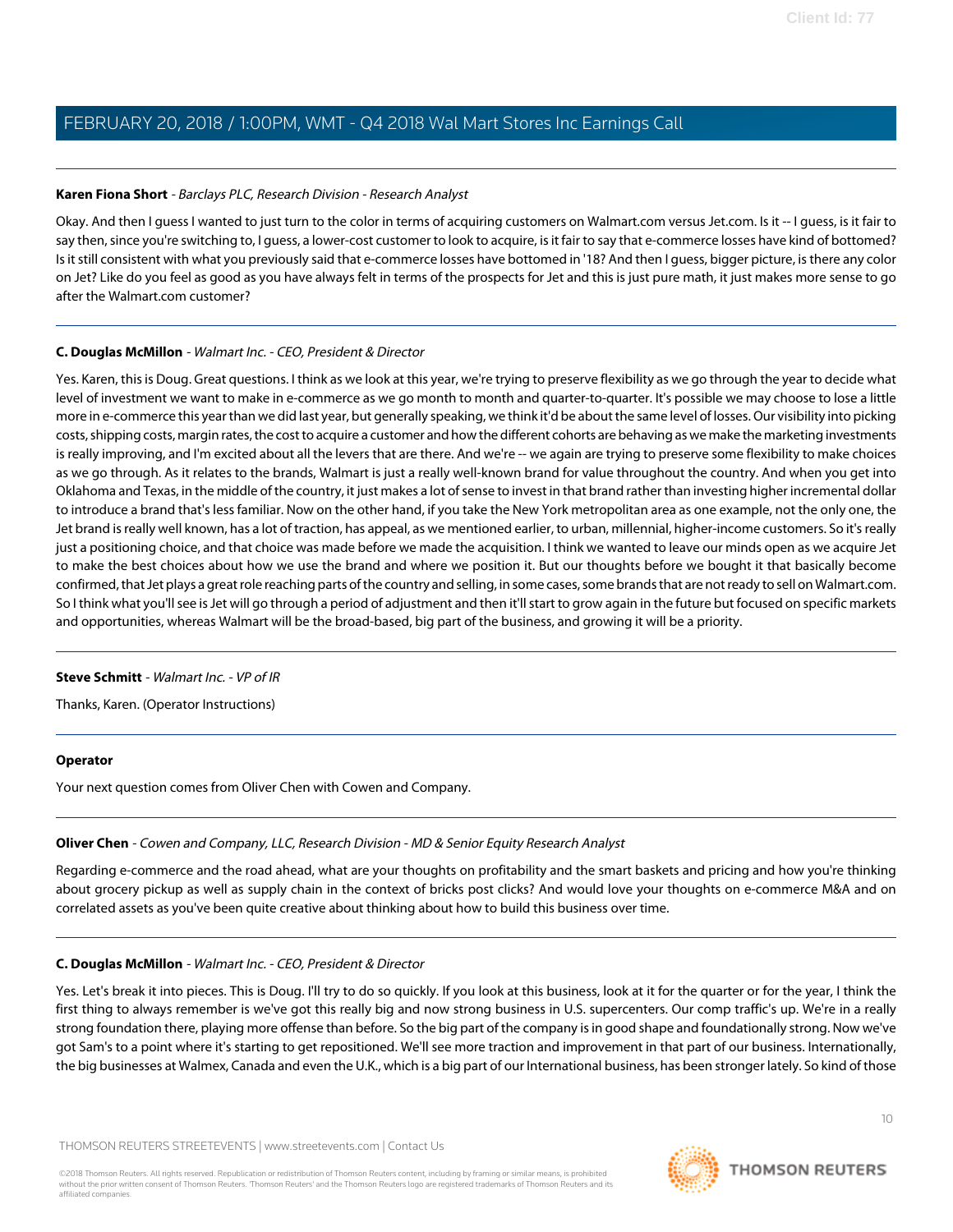big platforms are there and stronger, and I wouldn't want us to spend this whole call talking about a smaller part of the business, although it's of vital strategic importance. So now let's click to e-commerce. In the U.S. specifically, and don't forget we've got food e-commerce opportunities around the world, but let's focus just on the U.S. for a second, we've got this tremendous advantage of having the stores and the supply chain that put us within 90% of U.S. customers within 10 miles. So you can build on that to build a strong food e-commerce business, and that's what we're doing. Learning how to pick in-store enables Online Grocery. Learning how to pick in store enables delivery, which we'll continue to expand and learn more about as we go through the year. Now let's click to the part of the e-commerce business that doesn't come out of our stores. That's where you get into e-commerce fulfillment centers, the opportunity to leverage smart cart to build an e-commerce basket, not just selling eaches. Like selling a television at cost for Cyber Mondays, not all that exciting as it relates to being a way to make money, but driving baskets on e-commerce is. So you'll start to see smart cart functionality move over to Walmart. You'll see us continue to make assortment improvements to bring in new brands, be more increasingly open to not only the Jet brand but the Walmart brand. So as that happens, your mix starts to change, and you're selling a basket and a more profitable basket. To do that, there are times when an acquisition makes sense because it accelerates the improvement that you can make in your assortment. It might take us longer, for example, to do it organically. There's so many suppliers and so many brands to acquire to get on the platform. So some of the acquisitions we've made have been specifically aimed at assortment, and I would expect that some of that will continue.

# **Steve Schmitt** - Walmart Inc. - VP of IR

Thanks, Oliver.

# **Operator**

<span id="page-10-0"></span>Next question is from Chris Horvers with JPMorgan.

# **Christopher Michael Horvers** - JP Morgan Chase & Co, Research Division - Senior Analyst

A follow-up question on gross margins. So can you talk about the 60 basis point decline in the U.S.? Where was that relative to your expectations going into the quarter? And then what aspects of those buckets moderate as you look to the upcoming year such that the gross margin degradation improves?

# **Brett M. Biggs** - Walmart Inc. - CFO and EVP

Yes. Chris, this is Brett. As we mentioned earlier, so the 60 basis points you mentioned was total company, and there is about 1/3 of that, that was related to the Sam's Club closures as well as the Brazil e-commerce shutdown and a couple of other things inside of International. So it was -- about 1/3 of that was onetime type items. In the U.S., again, there's just so many things that go into margin in a quarter, pricing, shrink, transportation costs. And so quarter-to-quarter, I think, gross margin is challenging to look at and try to compare it on a quarter-to-quarter basis. We're going to continue to invest in price. We've been investing in price. As you know, we always invest in price. But we've been investing in price over the last couple of years, and so we're now 2 years into that. So there's just different pieces of it. I don't want to get into specific pieces from a competitive standpoint, but we feel confident that the gross margin decrease that we will see next year will be less than what we've seen in the fourth quarter.

# **C. Douglas McMillon** - Walmart Inc. - CEO, President & Director

Chris, this is Doug. I'll just add that I think we're getting better at managing our price investment considering all the other investments that we're making. So Brett and I and the management team are watching e-commerce growth rates, e-commerce profitability, store traffic counts and making decisions in a relatively fast cycle on how much price to invest and where to invest it, and we're monitoring what happens when we do that. So we're just going to calibrate this thing as we go through the year. It's one of our big levers, and we're excited about the fact that the investments we've made in the past are driving traffic and starting to get this productivity moving, which is ultimately what we're after. And one of the metrics that I get excited about and have been for some time now because the team's doing such a good job is inventory. For us to be down in comp store

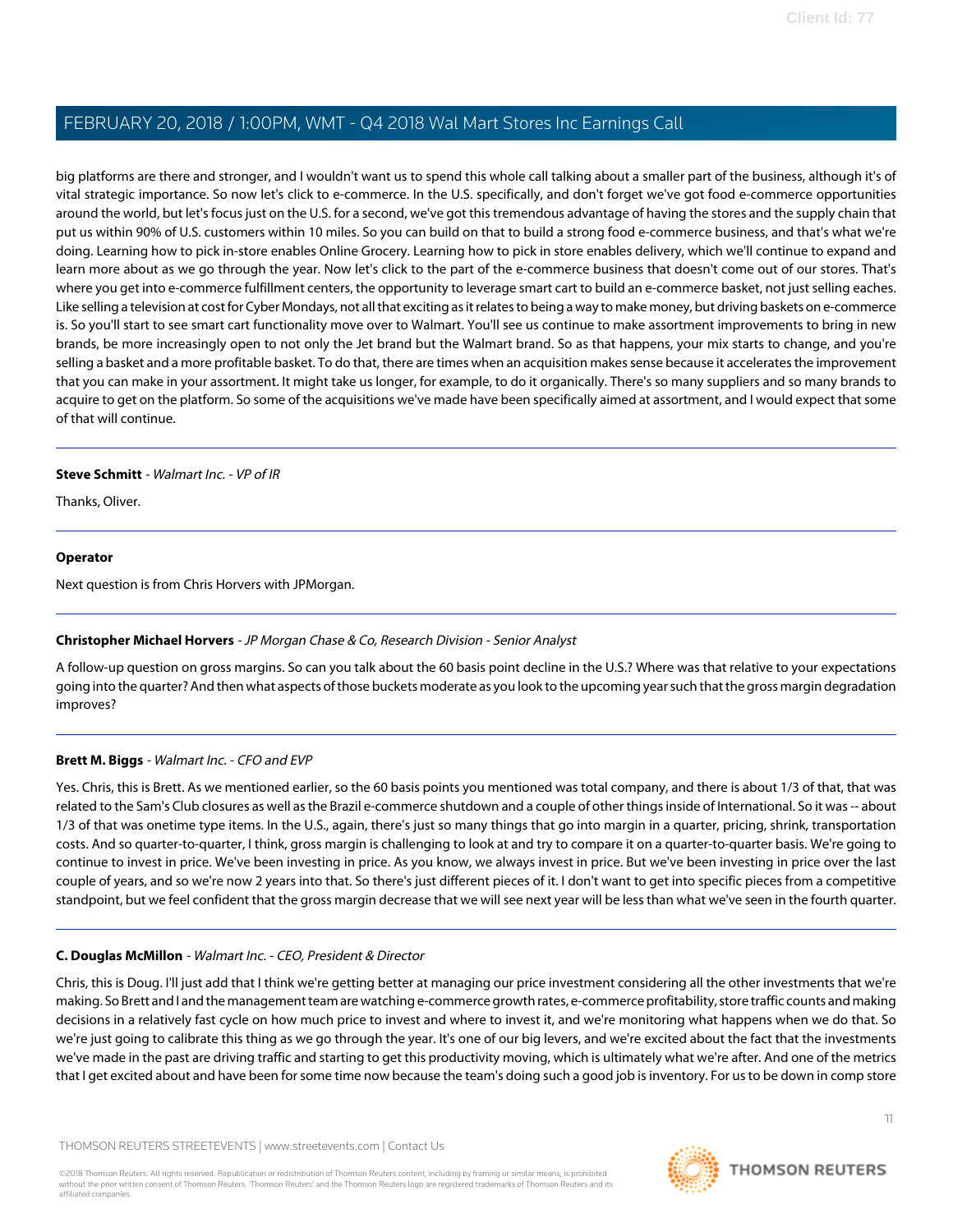inventory again for the 11th consecutive quarter while shelf in-stock is going up is awesome and remarkable. And the cash flow benefits and the other benefits are flowing through to the overall business. So on price, we're being thoughtful, we're being strategic. And we'll manage margins just like we do the other parts of the P&L, a quarter at a time, balancing short term and long term.

# **Steve Schmitt** - Walmart Inc. - VP of IR

Thanks, Chris.

# **Operator**

<span id="page-11-0"></span>Your next question is from the line of Michael Lasser with UBS.

# **Michael Lasser** - UBS Investment Bank, Research Division - MD and Equity Research Analyst of Consumer Hardlines

Several years ago, Walmart was ahead of the curve, investing in its stores, e-com, in price, and you really saw a gain in terms of market share and your outperformance relative to a lot of other retailers. Now it seems like some of those share gains may be slowing a bit. So do you think you're seeing diminishing returns on your investments and you'll have to make even greater investments in order to outperform at the rate that you have been versus others?

# **C. Douglas McMillon** - Walmart Inc. - CEO, President & Director

No. Michael, this is Doug. That's not my perception, and the data doesn't support that. When you look at our share numbers, we feel really good about them, and not only the dollar share numbers but also units. I'm specifically thinking of the U.S. business in my comment. But the tonnage moving through our stores is increasing, and I don't feel a trend shift there.

# **Steve Schmitt** - Walmart Inc. - VP of IR

Thanks, Michael.

# <span id="page-11-1"></span>**Operator**

Next question is from the line of Scott Mushkin with Wolfe Research.

# **Scott Andrew Mushkin** - Wolfe Research, LLC - MD and Senior Retail & Staples Analyst

And before I ask it, I concur, our data does show you guys continue to gain a lot of market share, particularly in food. But that's kind of where I want to go with my question. If we fast-forward, guys, 5 years from now and we see a substantial, I think about 60% -- 67% of your sales are either pharmacy or food, and a good portion of that becomes click-and-collect or even maybe delivered to the home, how should we think about Walmart's profitability? And have you guys done a lot of thinking on that?

# **C. Douglas McMillon** - Walmart Inc. - CEO, President & Director

Yes. Why don't we both -- I mean, you can go first, Brett.

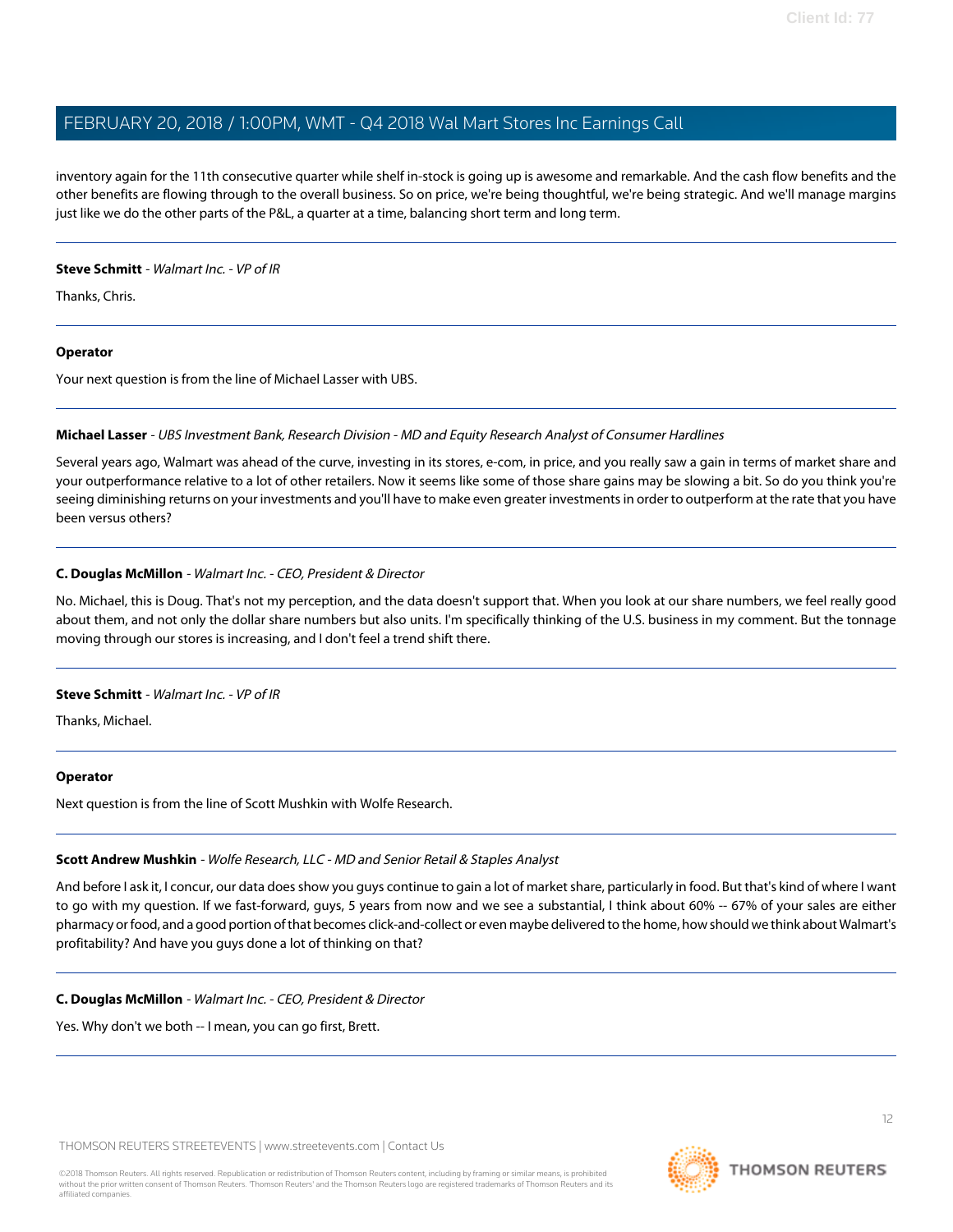# **Brett M. Biggs** - Walmart Inc. - CFO and EVP

Yes. I think as, Mike -- I mean, Scott, as Doug was saying, we do spend a lot of time as a management team thinking ahead, obviously, next quarter, next year, 3 years out, 5 years out and how we manage all the pieces of our portfolio, and that includes International portfolio, Sam's Club, e-commerce, Walmart, and thinking about how we will manage as this business changes. We know it changes. The customer is changing, and we're going to stay out in front of the customer. And the great thing about our business is we have so many different ways to do that, and we -- and the diversity of our portfolio gives us more options in which to do that. And I think we sit back and we say we know where we want to be 5 years from now, 10 years from now, and there's a lot of different ways to get to that versus just one direct path. And so there's different things that we can do to manage that over time.

# **C. Douglas McMillon** - Walmart Inc. - CEO, President & Director

I think the only thing I would add is that we're learning kind of the activity-based cost aspects of different paths. And I think, over time, if we could, and I think smart cart causes us to believe we might be able to, we'd like to bring the customers into this conversation and help them understand through our pricing and our communication that if you want to buy a single can of corn for under \$1, there's not going to be a better, more efficient path to you than a supercenter visit. As the shape of a basket changes, food and nonfood, and it goes up, and remember, Jet had a much higher units per order and still has a much higher units per order than the Walmart brand does, you can start to change the economics of e-commerce to be profitable with a unit per order that looks more like 7 than 2 and a blended basket margin that helps you to have basket economics rather than eaches. So part of what we're trying to build with e-commerce, and I think you can see it, frankly, in the fourth quarter choices that we made around pricing on eaches, is that we're really focused on building a basket business because that's a big key to profitability.

# **Steve Schmitt** - Walmart Inc. - VP of IR

Thanks, Scott.

# <span id="page-12-0"></span>**Operator**

Your next question is from Matt Fassler with Goldman Sachs.

# **Matthew Jeremy Fassler** - Goldman Sachs Group Inc., Research Division - MD

I think I have a different way of asking the e-commerce and profitability question. Understanding that this is a year in which you're probably making some investments that you may not have made because of tax reform, is there anything that you learned since you spoke with us back in October that suggests it would be more expensive due to market conditions to get to 40% annual e-commerce growth than you had previously thought?

# **C. Douglas McMillon** - Walmart Inc. - CEO, President & Director

No, I don't think so. Matt, my head, when you asked the question, started dividing it into food and nonfood. There's nothing new on food. I think if you go back and listen to or watch our October analyst presentation where we walked through the strategy for food, all of that, even more convicted, still holds. On the nonfood side, we're building a business. It's -- nonfood e-commerce is -- has not been our historic competency over the last few decades and the history of the company, and so we're learning something new. We're trying to build an assortment that enables a margin ultimately, and that's got components to it like attracting brands, being able to execute from a fulfillment point of view during a busy season. We've got some exciting things coming out with site redesign and other things this spring, I think, that will help us make more progress in that area. So I don't think it's that we've learned something new. I think it's a question of pace. And are the operational improvements and merchandising improvements happening? And are you investing marketing to kind of coincide with those improvements.

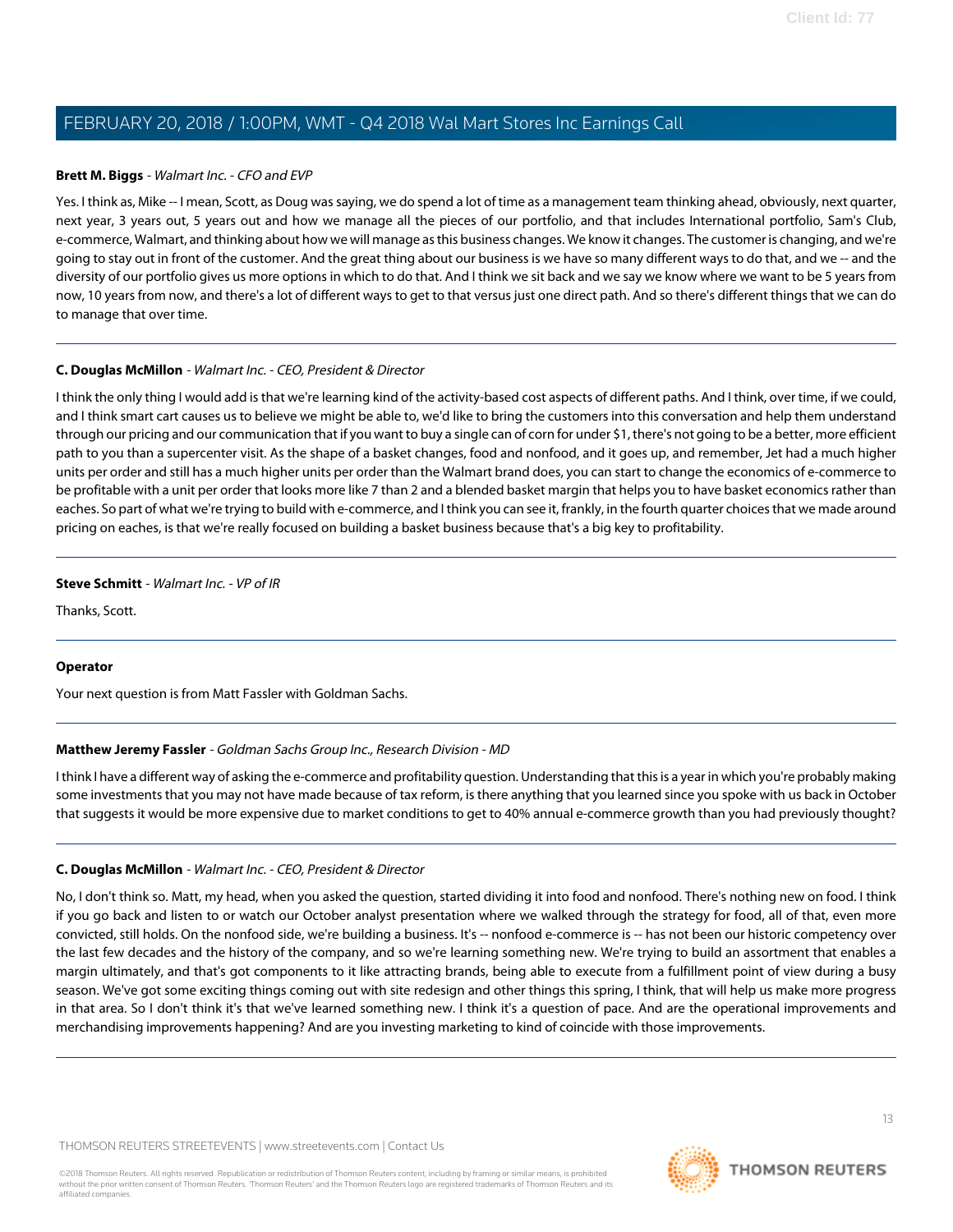# **Steve Schmitt** - Walmart Inc. - VP of IR

Thanks, Matt.

#### **Operator**

<span id="page-13-1"></span>The next question comes from the line of Kate McShane with Citi.

# **Kate McShane** - Citigroup Inc, Research Division - MD, Head of the U.S. Discretionary and U.S. Apparel and Retail Analyst

Just to drill down a little bit more on some of the questions that have been asked. I think apparel has been highlighted by several media outlets over the weekend. Can you walk us through what the overall apparel strategy is in store and online and how you're balancing national brands with private label?

# **C. Douglas McMillon** - Walmart Inc. - CEO, President & Director

Sure. I'm excited about -- later this week, I'm headed down to Houston because we've got all of our store managers there and these new apparel brands that have been mentioned in the media are on the sales floor, and I hear they look great. We're focused on improving quality; still managing good, better and best; protecting opening price points, which we do such a great job of; reducing our SKU counts in apparel to improve our presentation. And we have some new fixturing in some stores that we're expanding on this year so that everything fits together, the quality of the product, the value of the product, the brand presentation of it, the ability to present it well because you have fewer SKUs and then a presentation in terms of fixturing that enables that to look fresh and new. We've got a big apparel business. It has been growing, but we have even more opportunity to grow it in store. And then online, there are numerous opportunities for us to build private brands, leverage the DNVBs of the world like Bonobos and ModCloth and maybe more in the future and attract other brands to both Walmart and Jet that will help us drive our apparel business and manage the mix. So apparel is a pretty big focus at the moment.

# **Steve Schmitt** - Walmart Inc. - VP of IR

Thanks, Kate.

# <span id="page-13-0"></span>**Operator**

Next question is from the line of Dan Binder with Jefferies.

# **Daniel Thomas Binder** - Jefferies LLC, Research Division - MD and Senior Equity Research Analyst

You've talked about accelerating certain investments, so I'm just curious if you could be a little bit more specific on what those are and whether or not there'll be any lumpiness by quarter that we should consider. I know you're giving annual guidance, but just want to make sure we consider the quarters as well.

# **Brett M. Biggs** - Walmart Inc. - CFO and EVP

Yes. Dan, this is Brett. The investments that we're going to make are going to continue to change how we work as a company, help us continue to stay ahead of the customer, and those are going to be in the areas of technology. They're going to be in the areas of supply chain, pricing. And you can imagine, for competitive reasons, we're not going to get into a lot of things that we plan to do, and we'll be talking about those as we go throughout the year. We mentioned we think EPS growth will be pretty consistent throughout the year quarter by quarter. There could be a quarter

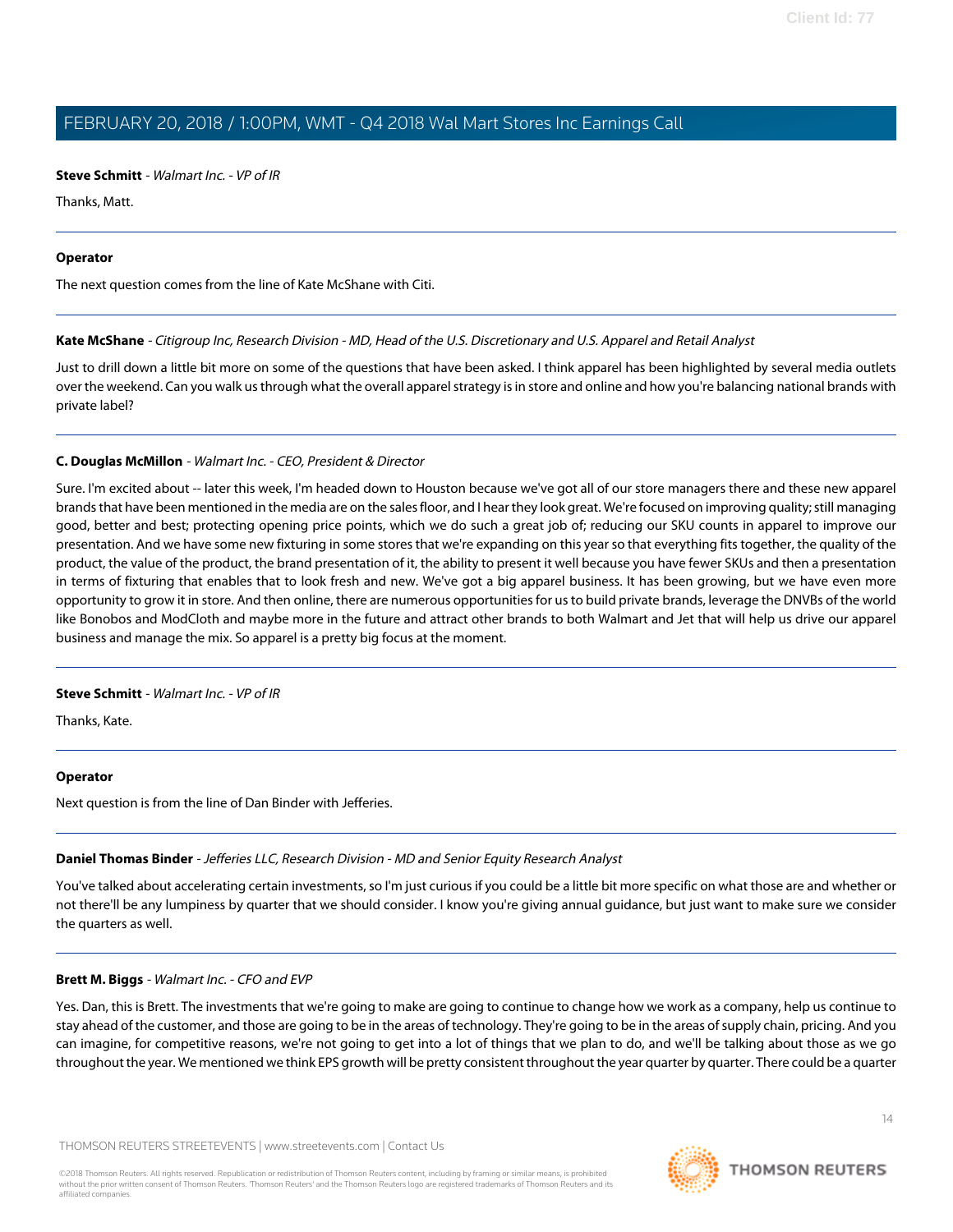or 2 where we make an investment that's different than the other quarters. And if that's the case, we would talk about that when we release earnings. But right now, I don't anticipate major changes quarter-to-quarter.

# **Steve Schmitt** - Walmart Inc. - VP of IR

Thanks, Dan.

# **Operator**

<span id="page-14-1"></span>Next question comes from the line of Paul Trussell with Deutsche Bank.

# **Paul Trussell** - Deutsche Bank AG, Research Division - Research Analyst

Just wanted to circle back on margins. The guidance for 4.3% to 4.4% for the year, obviously, a lot of moving parts and some acceleration in investments. So just want to confirm that your thought process is that there is an ability to find further leverage over time and expand from those levels as we look forward. And also, more specifically, for the current quarter, if you can just touch a little bit more detail regarding the transportation cost impact that you saw and what your expectations are on that particular line item going forward.

# **Brett M. Biggs** - Walmart Inc. - CFO and EVP

Sure. Paul, appreciate it. I'll start with the operating income question. We're only giving guidance for this year coming forward. We did leverage expenses. Excluding discrete items for the year, leverage got better as we went throughout the year. So I am optimistic about the expense leverage that we're seeing in the business, particularly in International and Walmart U.S. stores, and I expect that we'll continue to see that progress. So that gives us -- we've always talked about that being better with expenses gives us more flexibility and more ways in which to hit the P&L that we would like to and do what we want to do for our customers. So that's the only guidance we're going to give, is we'll be this, this year on operating income. On transportation costs, those vary from quarter-to-quarter. As you know, gas prices -- fuel prices have gone up a little bit. In this last quarter, I think we're maybe \$0.30 versus last year roughly. So that has a bearing on what we do year-to-year, quarter-to-quarter, but that was the main mention of that in the fourth quarter.

**Steve Schmitt** - Walmart Inc. - VP of IR

Thanks, Paul.

# <span id="page-14-0"></span>**Operator**

Next question is from the line of Ben Bienvenu with Stephens.

# **Benjamin Shelton Bienvenu** - Stephens Inc., Research Division - Research Analyst

Could you talk about the working capital opportunities that you see for FY '19? Obviously, you've done a great job in inventory in the U.S. Can working capital continue to be a source of cash for Walmart? Or have you harvested all the opportunity that you can?



15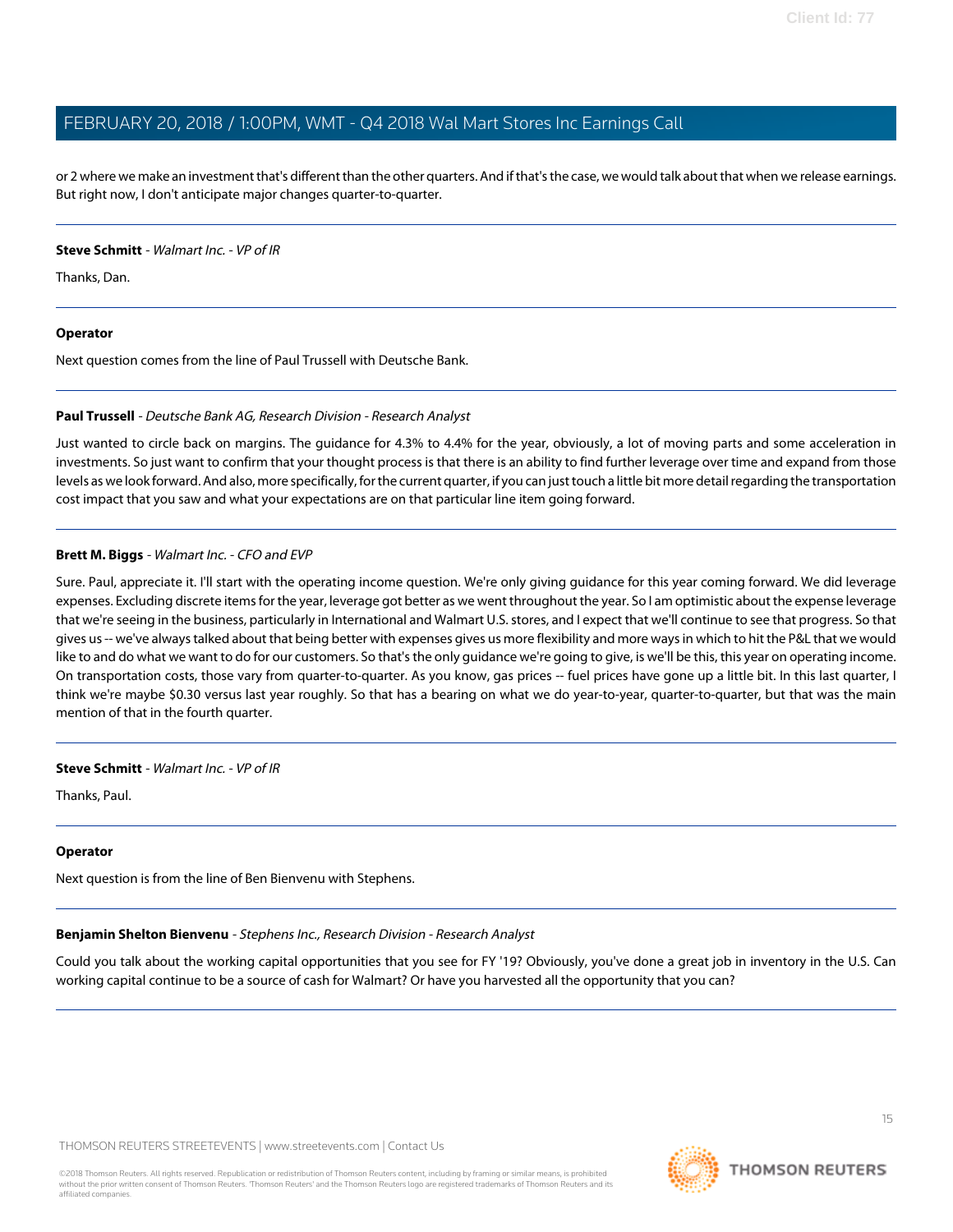# **Brett M. Biggs** - Walmart Inc. - CFO and EVP

Thanks, Ben. Yes, there's always more opportunity. If Greg Foran were sitting here, he would talk about, as he goes into store by store, he still sees opportunity for us to be better, to be more efficient. Some of the technology that we've talked about and investments will continue to lead to easier ways for our associates to move goods, stock goods. So all of that helps, and all of that matters. I don't think there's ever an end to what we can do on working capital. The last 2 years have been -- to be fair, have been pretty impressive, the last couple of years, particularly on payables and the inventory side. So I think there's more room to go. I won't quantify what I think that could be, but I do believe working capital can continue to be a source of cash for Walmart going forward.

#### **Steve Schmitt** - Walmart Inc. - VP of IR

Thanks, Ben.

# **Operator**

<span id="page-15-0"></span>Your next question comes from the line of Peter Benedict with Robert Baird.

#### **Peter Sloan Benedict** - Robert W. Baird & Co. Incorporated, Research Division - Senior Research Analyst

You've shown signs of being willing to rationalize the asset base here more recently, but, obviously, continue to invest in e-commerce. So how do you see the ROIC profile evolving over the next few years? And just curious how important stabilizing that metric is to you as you guys think about your broader priorities.

# **Brett M. Biggs** - Walmart Inc. - CFO and EVP

Yes, great question. And Peter, as you know, we've talked a lot about ROI. It's important to us. Returns are important, along with a number of other metrics that we've mentioned this morning. If you pull out the discrete items, ROI would have been in a much better place in this last year, and we've seen improvements in our asset base and rationalizing that operating income being where it is. Returns short term, long term are really important for the company. We are going to make sure that we win long term. And as we've said before, there may be times year-to-year where that has an impact on ROI that is different than we would want on a long-term basis, but we will make those decisions when we need to do that. But returns are very important for us, and we talk about it a lot as a management team, as you would imagine.

#### **Steve Schmitt** - Walmart Inc. - VP of IR

Thanks, Peter.

# <span id="page-15-1"></span>**Operator**

Next question is from the line of Bob Drbul with Guggenheim Securities.

# **Robert Scott Drbul** - Guggenheim Securities, LLC, Research Division - Senior MD

Two quick questions. The first one is, did you give a number on inflation and sort of the trends that you're seeing on -- especially on the food inflation? And then the other one is, on fulfillment centers, you're converting, I think it's, 10 of the Sam's Clubs into fulfillment centers. Can you just give us an idea of where you think you are with your ability on the fulfillment center proposition in the business?

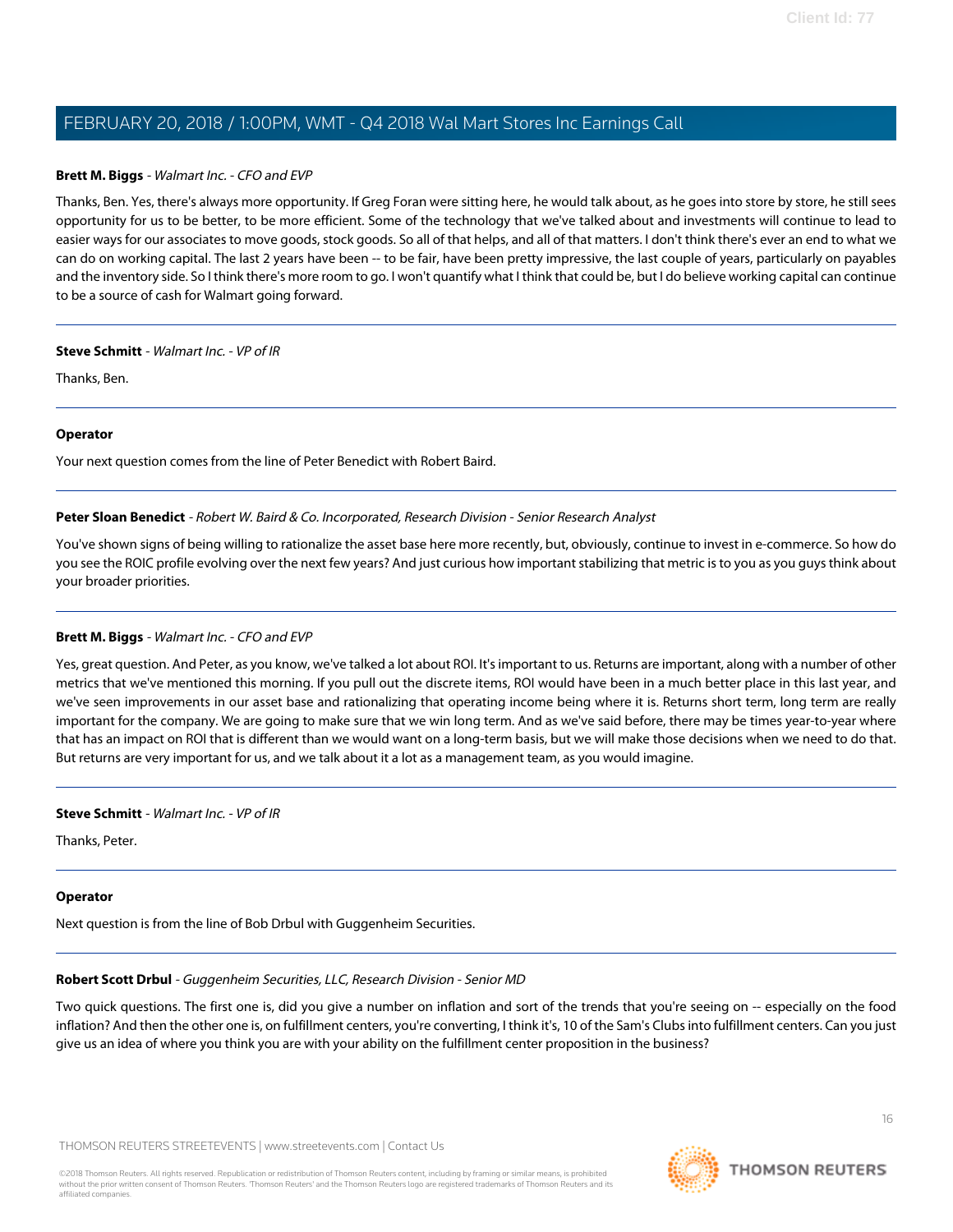# **Brett M. Biggs** - Walmart Inc. - CFO and EVP

Yes. Bob, on inflation, we didn't see a meaningful impact in the quarter. And going forward, probably a modest impact -- slight impact next year, but nothing meaningful really next year.

# **C. Douglas McMillon** - Walmart Inc. - CEO, President & Director

And on the fulfillment side, I would say we're in pretty good shape in terms of square footage and where it's placed. We had these 6 fulfillment centers with Walmart, the 3 we picked up from Jet. And Marc and the team are learning how to mirror inventory in certain places to improve customer service levels and to lower cost. So that's underway, but the physical plant is in pretty good shape generally. It's going to be fun to watch what happens with the Sam's Club efforts here. If we're going to take Memphis as a place to learn, we basically use the same facility, same steel that we use when members shop in the club and pick from those. That's going to help us with speed. It's going to help us reduce transportation costs. And once we have the wrinkles ironed out there, we'll use more facilities over time. Generally speaking, I think we're in pretty good shape. Over the years, looking ahead, as we grow the business, we may open a fulfillment center here and there, but that's where we stand today.

# **Steve Schmitt** - Walmart Inc. - VP of IR

Thanks, Bob.

# **Operator**

<span id="page-16-0"></span>The next question is from the line of Greg Melich with MoffettNathanson .

# **Gregory Scott Melich** - MoffettNathanson LLC - Partner

I wanted to tie it back a little into the reinvestment of the tax benefits. I think you guys have invested about \$750 million in labor that was announced about a month ago. When you think about the magnitude that would go back into price, should we think about it being similar to what was in SG&A? Or how would we even frame that? And you can answer to this year or even over the next couple of years.

# **Brett M. Biggs** - Walmart Inc. - CFO and EVP

Yes, Greg. As I said earlier, we're not going to get into a lot of detail about how we're going to invest. The wage amount you mentioned, about \$400 million of that was the onetime bonus. The other part would be going forward into next year with the increase in the start rate. And I'll say what I said before, which is we're going to be thoughtful about these investments. And we have a lot of levers that we can use to satisfy that customer, and we're going to be thoughtful about which levers we pull.

# **Steve Schmitt** - Walmart Inc. - VP of IR

Thanks, Greg.

# **Operator**

Next question is from the line of Edward Kelly with Wells Fargo.



**THOMSON REUTERS**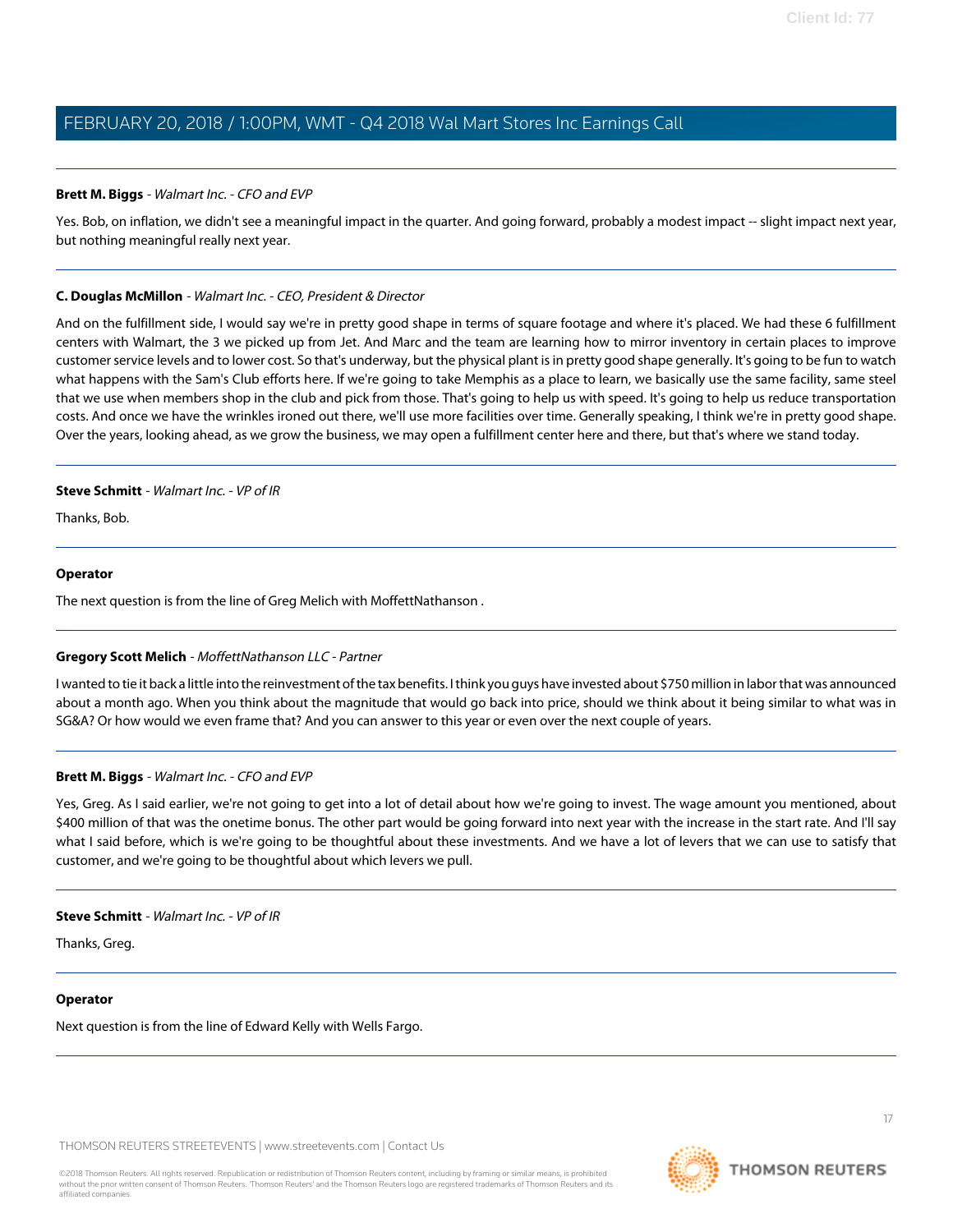# <span id="page-17-1"></span>**Edward Joseph Kelly** - Wells Fargo Securities, LLC, Research Division - Senior Analyst

I would just like to talk about -- or ask about investment in grocery at this point, just in terms of price investment, how you're thinking about the returns that you're getting on that investment, how you balance that against investing in the digital experience for the customer. I would think that, at this point, you're getting to an area, given your price perception and competitive marketplace, that maybe digital is the better return. And then you did mention grocery delivery. Could you just give us an update on where you stand there at this point?

# **C. Douglas McMillon** - Walmart Inc. - CEO, President & Director

Sure. As you think about price investments in store, think about grocery, consumables and the fact that, across the store, there are some items, windshield washer fluid in the automotive department, tennis balls in sporting goods, that are high-turn, price-sensitive items to a degree. And when we think about the price investments in the store, we're not singularly focused on dry grocery. We're thinking about this in a broad way. The supercenter assortment is a big advantage, and we want to deliver low prices across the store, which also helps us drive traffic to the store and manage margins across the entire store. So evaluate the price investment through that lens rather than just grocery. And the returns we're seeing there are attractive. You can see it in the store traffic. And we're going to continue our strategy as it relates to those. We're not cutting short the e-commerce investments. I think part of what we're doing now is just letting the business mature and learning how to become stronger operationally in e-commerce. There may be a point this year and looking ahead where we want to be even more aggressive on e-commerce marketing, if we feel like those operational improvements are on the right path. We kind of watch that very continuously basically. As it relates to grocery delivery, we've had this small pilot going on with our own associates, and we'll continue to play around with that and learn what works there. But the expansion will happen through a variety of platforms. We'll use, depending on the spot in the country, different providers to get the product to the customer, and we'll be keeping an eye on NPS scores in particular. Our Online Grocery business has a really high Net Promoter Score, and we want to, as we start to grow delivery capabilities, ensure that the customer experience is as good through delivery as it is for pickup. So we've got some things to learn there, and it'll happen at a pace based on the customer experience.

# **Steve Schmitt** - Walmart Inc. - VP of IR

Thanks, Ed.

# <span id="page-17-0"></span>**Operator**

That final question comes from Chuck Grom with Gordon Haskett.

# **Charles P. Grom** - Gordon Haskett Research Advisors - Senior Analyst of Retail & MD

Doug, from a capital allocation standpoint, could you discuss a little bit about closing the 63 Sam's stores earlier? And then should we expect to see continued closings both in the U.S. and International? And then for Brett, on the digital side, could you shed some light on the growth between 1P and 3P for the e-com business?

# **C. Douglas McMillon** - Walmart Inc. - CEO, President & Director

Sure. I'll take capital allocation first. If you go back a couple of years, you'll remember that we closed quite a few stores around the world, including the 100-some-odd Express stores in Walmart U.S., the smaller stores that we have been testing as a pilot -- as a format. We discontinued those and closed those. At that moment in time, we had been through all of the 11,600-plus units around the world, sitting through real estate, meeting, Brett, country by country and making choices about the portfolio. So we did a lot of that cleanup then. We didn't do Sam's Club at the time. We were still working through a number of things, pacing things out, trying to put them in the right sequence. So the way I was thinking of it is let's make sure that the U.S. store business is strong. What do we need to make that work? That's where we made wage investments, price investments and cleaned up the portfolio. We've been focused on -- focusing on building an e-commerce business. That's still underway obviously. And then